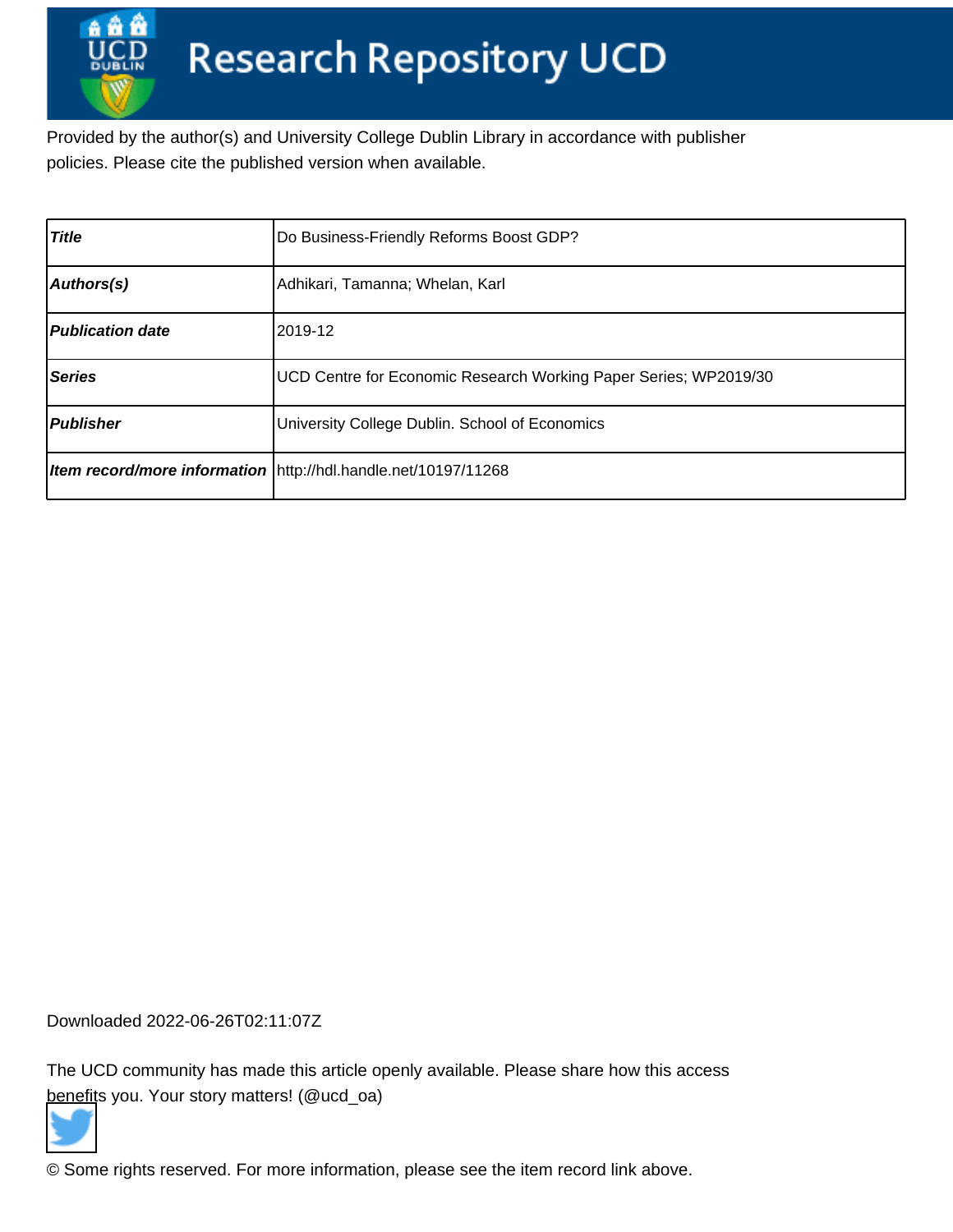#### *UCD CENTRE FOR ECONOMIC RESEARCH*

## *WORKING PAPER SERIES*

# *2019*

### **Do Business-Friendly Reforms Boost GDP?**

Tamanna Adhikari and Karl Whelan, University College Dublin

WP19/30

December 2019

#### **UCD SCHOOL OF ECONOMICS UNIVERSITY COLLEGE DUBLIN BELFIELD DUBLIN 4**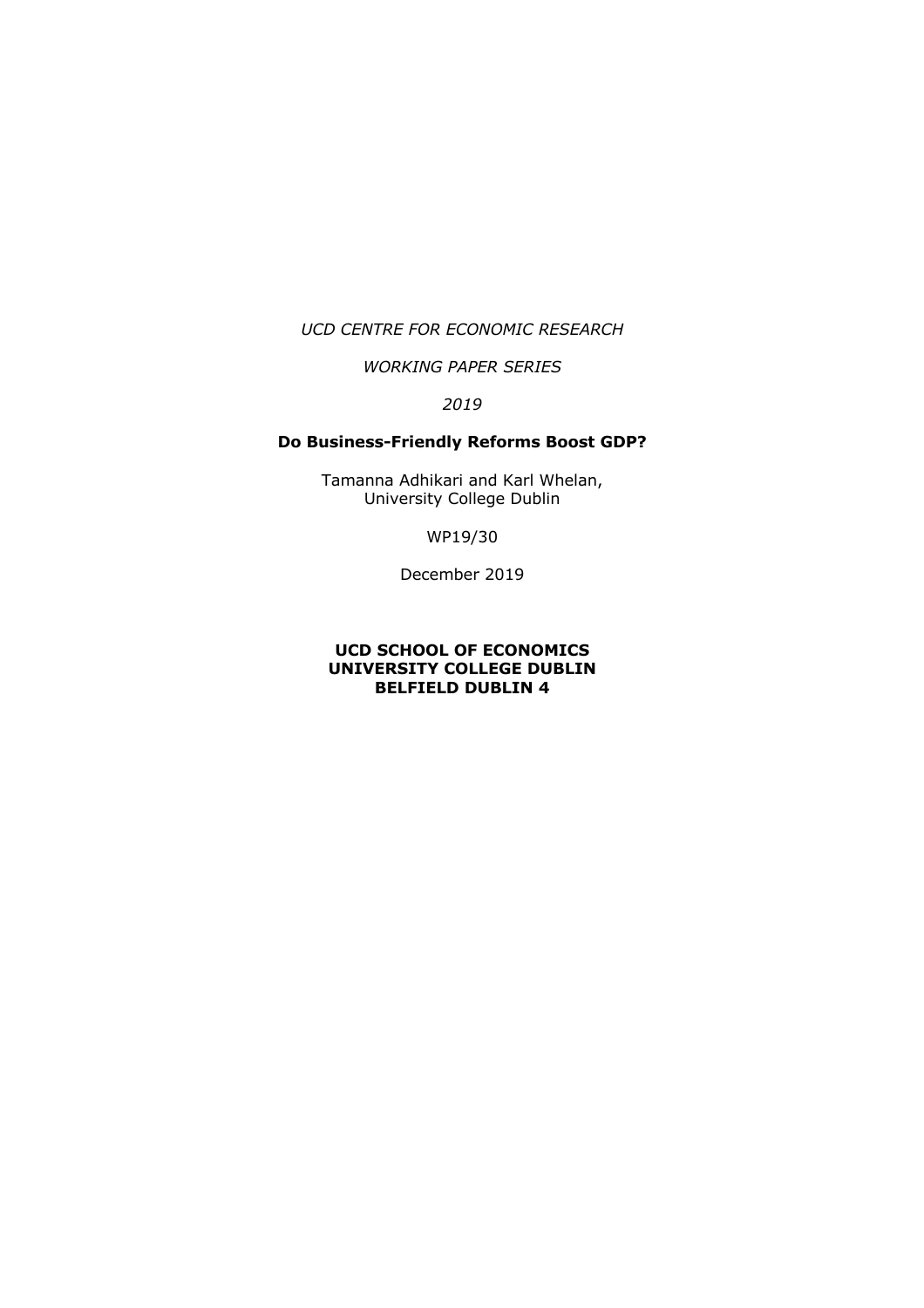# **Do Business-Friendly Reforms Boost GDP?**

Tamanna Adhikari<sup>∗</sup> Karl Whelan<sup>†</sup>

University College Dublin

December 2019

#### **Abstract**

We use the time series variation in the World Bank's "distance to frontier" estimates of the ease of doing business to assess the effects of changes in this variable on real GDP per capita. The use of Vector Autoregression techniques allows us to identify shocks to the ease of doing business that are initially uncorrelated with GDP, thus addressing an important endogeneity problem that affects the cross-sectional literature on this topic. The results are surprising. We report a robust finding that improvements to the ease of doing business have at least a temporary negative impact on GDP and find little evidence for a positive effect in the years following these improvements.

<sup>∗</sup> tamanna.adhikari@ucdconnect.ie. We are grateful to Robert Gillanders and Martina Lawless for comments on a previous draft.

<sup>†</sup> karl.whelan@ucd.ie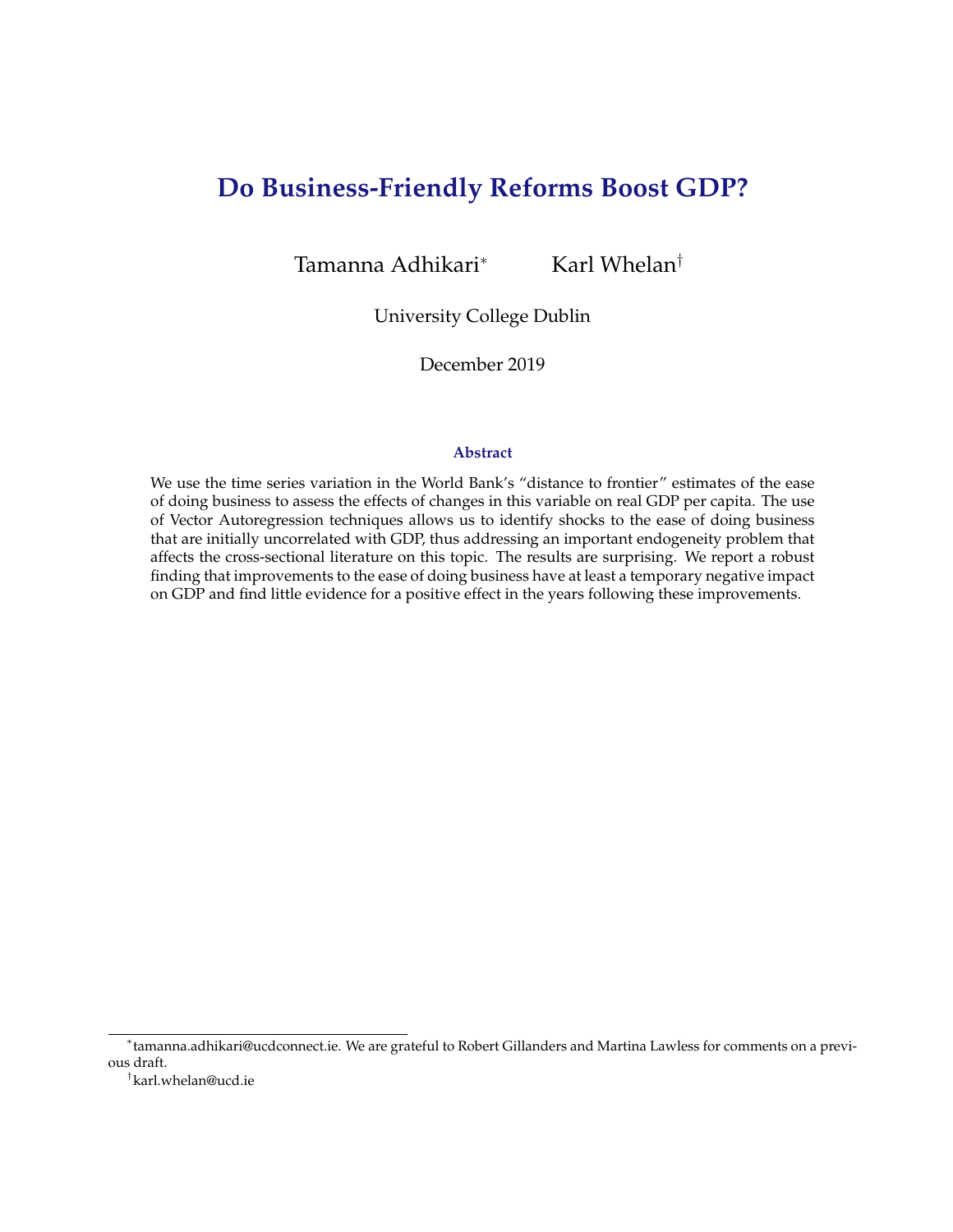# **1. Introduction**

In the huge literature on the determinants of economic development, the key goal for economists has been uncovering the policies and institutions that can help a country to achieve high levels of GDP per capita and living standards. In some cases, historical events such as the divisions of Germany and Korea have provided natural experiment that illustrate some of the key ingredients for successful economic development. Examples of this kind have generated widespread agreement among economists that economic development requires an environment in which private businesses can operate relatively freely. The exact roles played by private property rights, free markets, effective regulation and democracy are the subject of vigorous ongoing debates but it is clear that development agencies such as the World Bank and IMF place great weight on the idea that a business-friendly environment is important for promoting economic growth. Commentary about the need for "structural reforms" to boost growth features in many of their publications.

Assessing the link between a country's business environment and its level of economic development has traditionally been difficult because of the absence of comparable cross-country data on the policy and regulatory environment that businesses operate in. Over the past decade, however, the World Bank's *Doing Business* publication has emerged as an important source of information on business environments around the world. This annual publication, launched in 2003, stemmed from a series of academic studies sponsored by the World Bank examining the costs of starting a business and the ability to enforce contracts (see Djankov, La Porta, Lopes-de-Silanes, and Shleifer, 2002, and Djankov, La Porta, Lopez-de-Silanes, and Shleifer, 2003). This was followed over time by further detailed studies on other aspects of the business environment such as the ability to obtain credit, the efficiency of insolvency procedures, the costs and delays associated with exporting and importing and the efficiency of tax collection.<sup>1</sup>

The *Doing Business* project now combines information on ten different aspects of the business environment and publishes an annual ranking of the ease of doing business that attracts substantial global attention. For example, when Narendra Modi became Prime Minister of India, he set of a goal of reaching 50th place in the ease of doing business rankings.<sup>2</sup> Another example, noted by World Bank (2017), is Kenya, where an Ease of Doing Business delivery unit was set up to meet every two weeks, chaired by either the Deputy President or the Minister of Industrialization, to monitor progress on an action plan aimed at improving the country's *Doing Business* ranking.<sup>3</sup>

From a research perspective, the *Doing Business* publication has a number of important strengths. Substantial resources are devoted to collecting detailed and timely data for almost every country

<sup>1</sup> See Djankov, McLiesh, and Shleifer (2007), Djankov, Hart, McLiesh, and Shleifer (2008), Djankov, Freund, and Pham (2010) and Djankov, Ganser, McLiesh, Ramalho, and Shleifer (2010). See also Djankov (2016) for a discussion of how the Doing Business project began.

<sup>2</sup> See http://www.institutionalinvestor.com/article/3421742/banking-and-capital-markets-emerging-markets/primeminister-narendra-modi-has-high-hopes-for-india

<sup>3</sup> See https://kepsa.or.ke/business-environment-reforms-2019-update-meeting/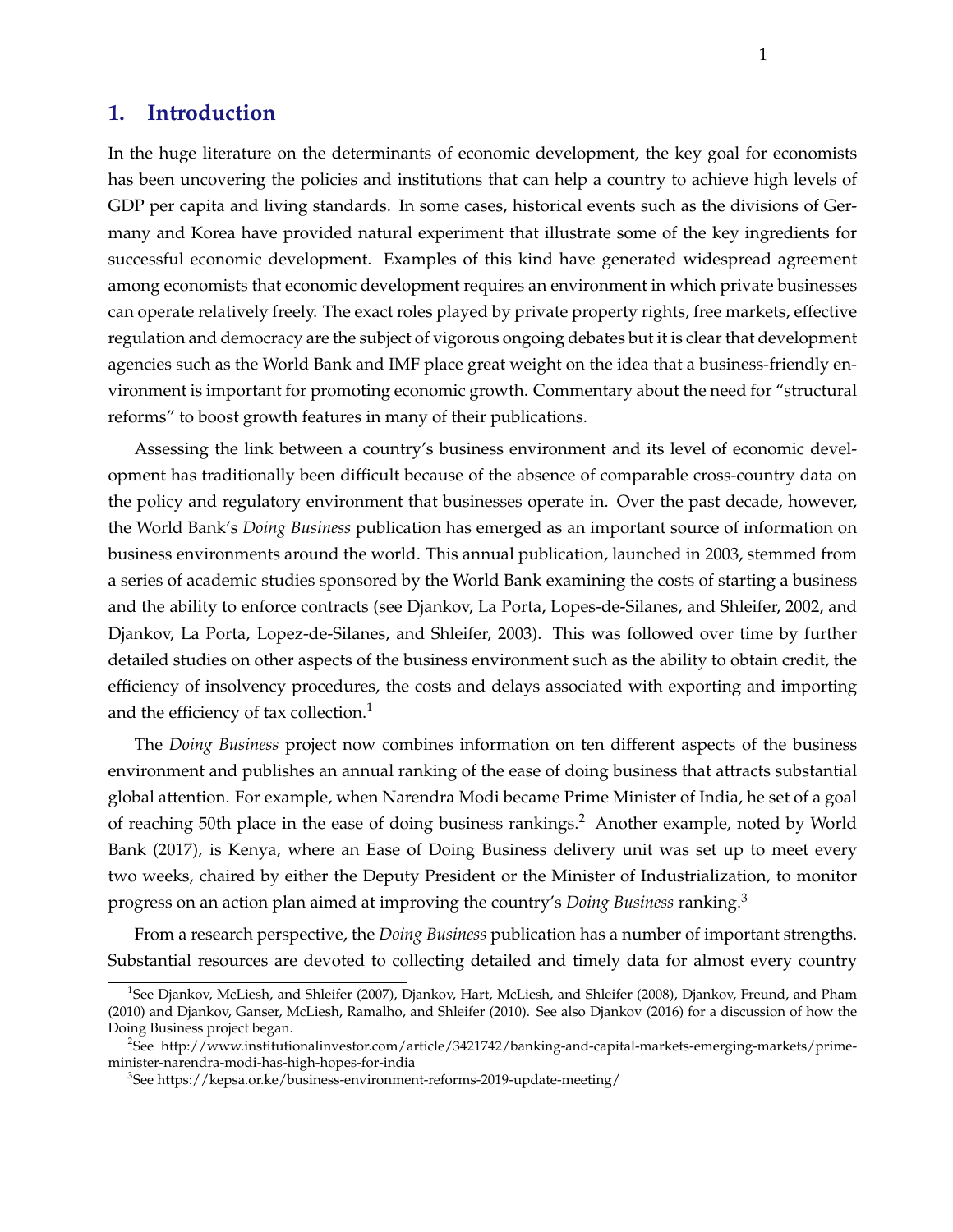in the world: For example, every year the World Bank collects information on the costs and delays associated with opening a specific standardised type of business in each country. It is unsurprising, then, that the data from the survey have been widely used to assess the linkages between the business environment and economic outcomes.

A large number of papers have focused on linking sub-components of the survey to specific outcome variables. For example, Djankov, Ganser, McLiesh, Ramalho, and Shleifer (2010) use the tax component of the survey to uncover negative effects of high corporate tax rates on entrepreneurship and investment. Lawless (2013) finds the complexity of the corporate tax system has a negative effect on inward foreign direct investment. Norback, Persson and Douhan (2014) find that better scores on the survey's measures of the ease of starting a business are associated with higher openness to trade while Freund and Bolasky (2008) find the benefits to economic development from openness are higher in economies with good scores on this measure. In relation to broader measures of economic development, Djankov, McLiesh and Ramalho (2006) find that countries with better ease doing business scores have consistently grown faster while Gillanders and Whelan (2014) find that the ease of doing business rank works better as an explanatory variable for GDP per capita than other popular institutional variables such as the rule of law index from the World Bank's Governance Matters dataset, which has been a popular explanatory variable in the literature on the link between institutions and development.

In this paper, we revisit the link between real GDP per capita and the ease of doing business, making a number of new contributions. Our first contribution is the use of a panel data set to explore the time dimension of the relationship between the ease of doing business and real GDP. Because of the relatively short time series available from the *Doing Business* survey, existing research has focused on pure cross-sectional relationships. With twelve years of data from the survey now available, we believe there is sufficient time dimension in the data now to warrant an investigation of the impact of variation over time in the *Doing Business* indicators. The use of panel data has a number of advantages over cross-sectional analysis. It can potentially expose relationships that exist in the cross-section as being spurious. In addition, it is unlikely that cross-sectional relationships can provide useful estimates of the short- or medium-term impact of policy changes. For example, if a poor country with significant restrictions on business introduces a major program of structural reforms, it is highly unlikely that GDP will immediately jump up to the level predicted by purely cross-sectional estimates. A time series approach is required to assess the dynamics of this relationship.

Our second contribution is to introduce a new approach to identifying the effect of the ease of doing business on GDP. It is well understood that the cross-sectional literature on the impact of policies and institutions on economic development is plagued by endogeneity problems. We may be able to identify a set of good policies that possibly encourage high levels of economic development but high-income countries are also more likely to have a social and political consensus that favors such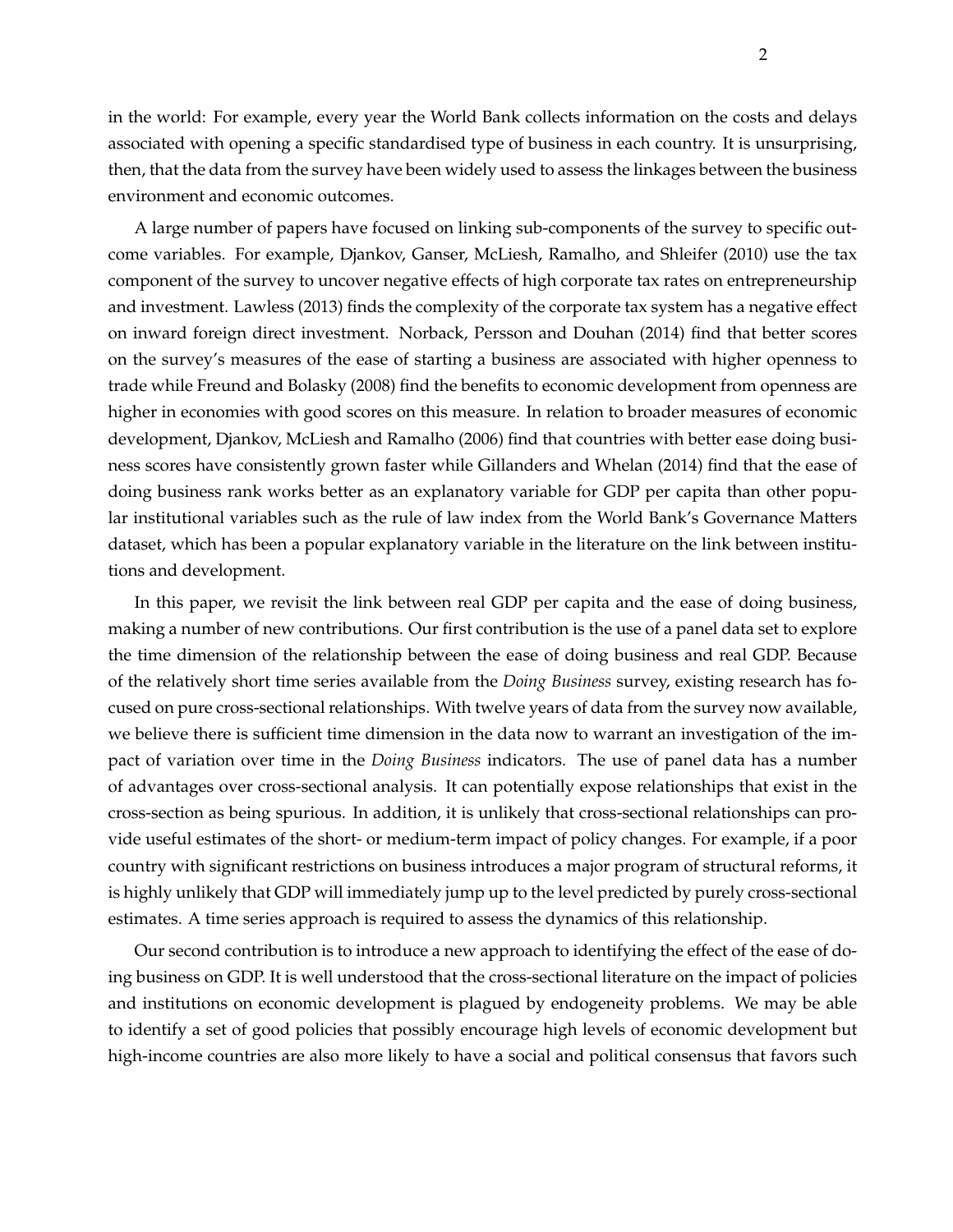policies. Much of the previous research on this topic has attempted to deal with this problem using instrumental variables such as geographic or climate-related variables (as in Hall and Jones, 1999) or information on a country's colonial past (as in Acemoglu, Johnson and Robinson, 2001) to identify plausibly exogenous variations in variables that have had a likely influence on institutions and economic policy. This is the approach followed by Djankov, McLiesh and Ramalho (2006) and Gillanders and Whelan (2014) when analyzing the impact of the ease of doing business on GDP. While this type of research has been influential, it is affected by problems due to the limited amount of variation in institutions associated with the instruments (and thus weak first-stage fits), controversies over the true exogeneity of various instruments and collinearity between different plausible institutional or policy variables. Kelly (2019) also suggests many apparently significant findings in the cross-country literature on economic development may reflect spurious spatial noise.

In contrast to the cross-sectional approach, we use Vector Autoregression (VAR) techniques to identify the dynamic impact of shocks to the ease of doing business that are, by construction, uncorrelated with GDP during the period when they occur, thus avoiding the endogeneity issue that has been the principal focus of the cross-sectional literature. Because we would expect reforms to the ease of doing business to take a number of years to have an impact, we would still expect the shocks we identify to have an impact on GDP over time and these impacts can be assessed using a VAR.

A final contribution is the use of a new measure of the ease of doing business. Most previous research in this area has used the ease of doing business ranking as its explanatory variable. However, the ranking is constructed from a set of underlying scores and movements in a country's rank may reflect developments elsewhere rather than within the country. We also document that relatively small changes in the underlying indicators can result in large changes in a country's rank, depending on where the country sits in the overall distribution. In recent years, however, the *Doing Business* team have published a series of "distance to frontier" scores for the underlying indicators used to construct the ease of doing business rank. We construct a new measure of the ease of doing business using this data to provide a series constructed according to a single methodology that is available for the years 2006-2017. We believe this variable is more suitable than the rank variable for both cross-sectional analysis as well as the dynamic analysis that is undertaken in this paper.

Our results are somewhat surprising. We do not find evidence of a consistent positive effect of improvements in the ease of doing business. In fact, we report that improvements to the ease of doing business appear to have at least a temporary negative impact on GDP and the finding is robust across many different specifications. It holds for different sources for GDP data and we obtain similar (though somewhat weaker) findings when we look at the well-known sub-components of the overall Doing Business score. In our conclusions, we discuss possible explanations for the puzzling results.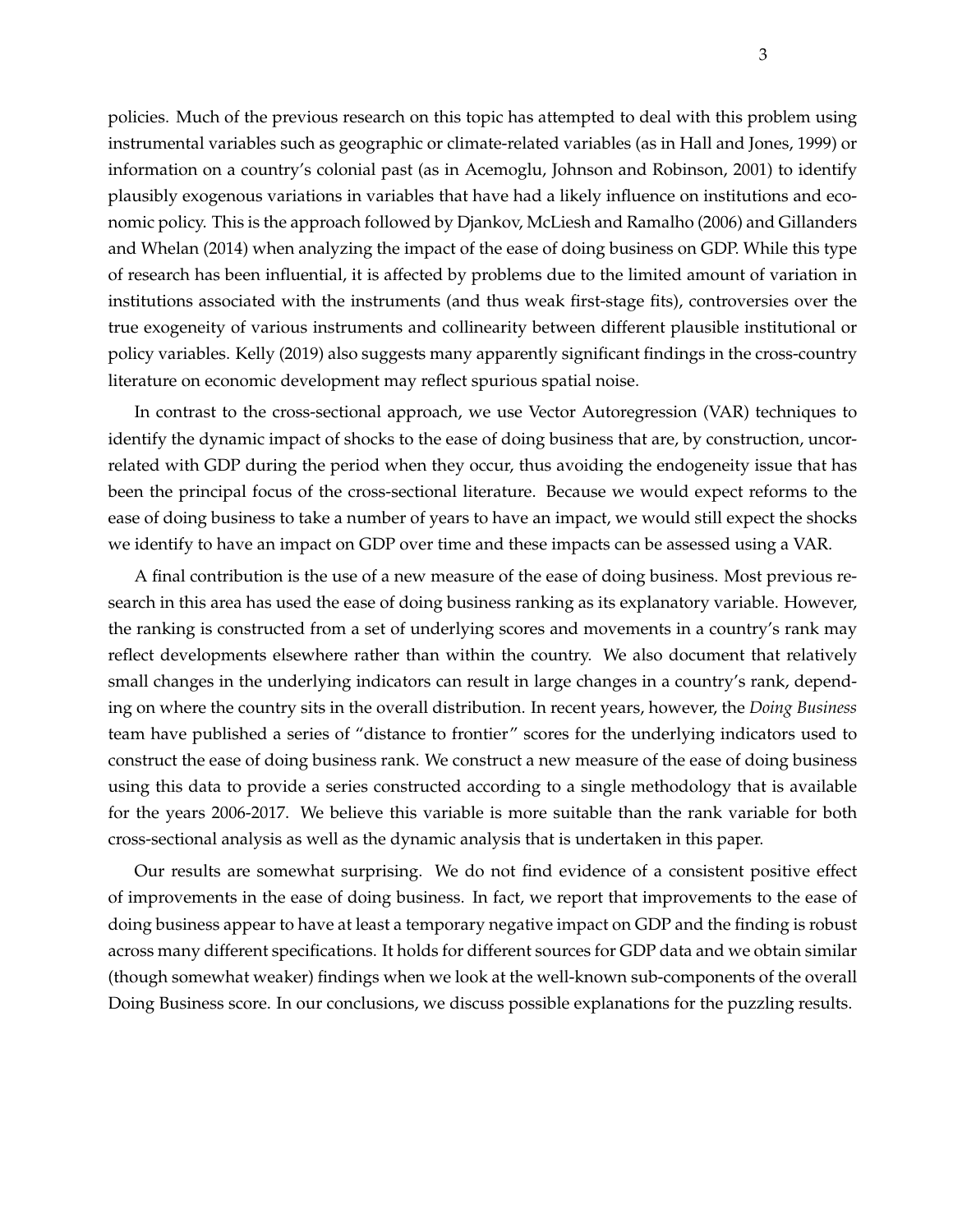# **2. Data**

In this section, we describe the *Doing Business* project in more detail and present the data from the project that we use.

#### **2.1. The Doing Business Project**

The origins of the *Doing Business* project have been described by Djankov (2016). In the early 2000s, the World Bank had been running a project on the importance of institutions in development, at the instigation of then chief economist Joseph Stiglitz. World Bank economist Simeon Djankov turned to a research team lead by Andrei Shleifer to co-operate with the World Bank to produce a series of papers measuring business-related institutions and policies around the world. The work from these early papers, such as Djankov, La Porta, Lopes-de-Silanes, and Shleifer (2002, 2003) constructed a series of data sets that resulted in the first *Doing Business* rankings, based on five indicators: starting a business, enforcing contracts, getting credit, employing workers and resolving insolvency. In subsequent years, a number of other studies were done and the rankings are now also based on six additional indicators: dealing with construction permits, registering property, protecting minority investors, paying taxes, trading across borders and getting electricity.

While the project has been a tremendous success from a research perspective, with the underlying papers all published in leading journals and the data set used extensively by other researchers, the project has not been without controversy. In particular, the "Employing Workers" component of the survey was heavily criticized by international labor organisations on the grounds that the adoption of potentially exploitative labor practices could boost a country's ease of doing business rank. The World Bank responded to this criticism by removing the employing workers measure from the overall rankings but there remain concerns that the rankings push countries too much towards deregulating sectors without concern for the potential societal or environmental implications.

Another concern relates to the methodology underlying the survey. The project relies on contacting lawyers, accountants, architects, engineers and other professionals to get their estimates of the time and costs for a typical business in the largest business city in a country associated with undertaking various tasks.<sup>4</sup> World Bank (2017) reports that about 60 percent of the data collected for the project is based on a reading of the law. In this sense, the team behind the project argue that the data collected are largely objective and factual. The *Doing Business* team argue this approach is superior to surveying firms directly because they get more objective information from contacting specialist professionals, particularly as many of the issues being surveyed, such as getting hooked up to the electricity grid or going though an insolvency process, are things that only happen very occasionally

 $4B$ esley (2016) describes the typical firm assumptions in more detail. "The central case is a firm with at least 60 employees, which is located in the country's largest business city. It is a private, limited-liability company and does not operate in an export-processing zone or an industrial estate with special export or import privileges. It is 100 percent domestically owned, and exports constitute more than 10 percent of its sales."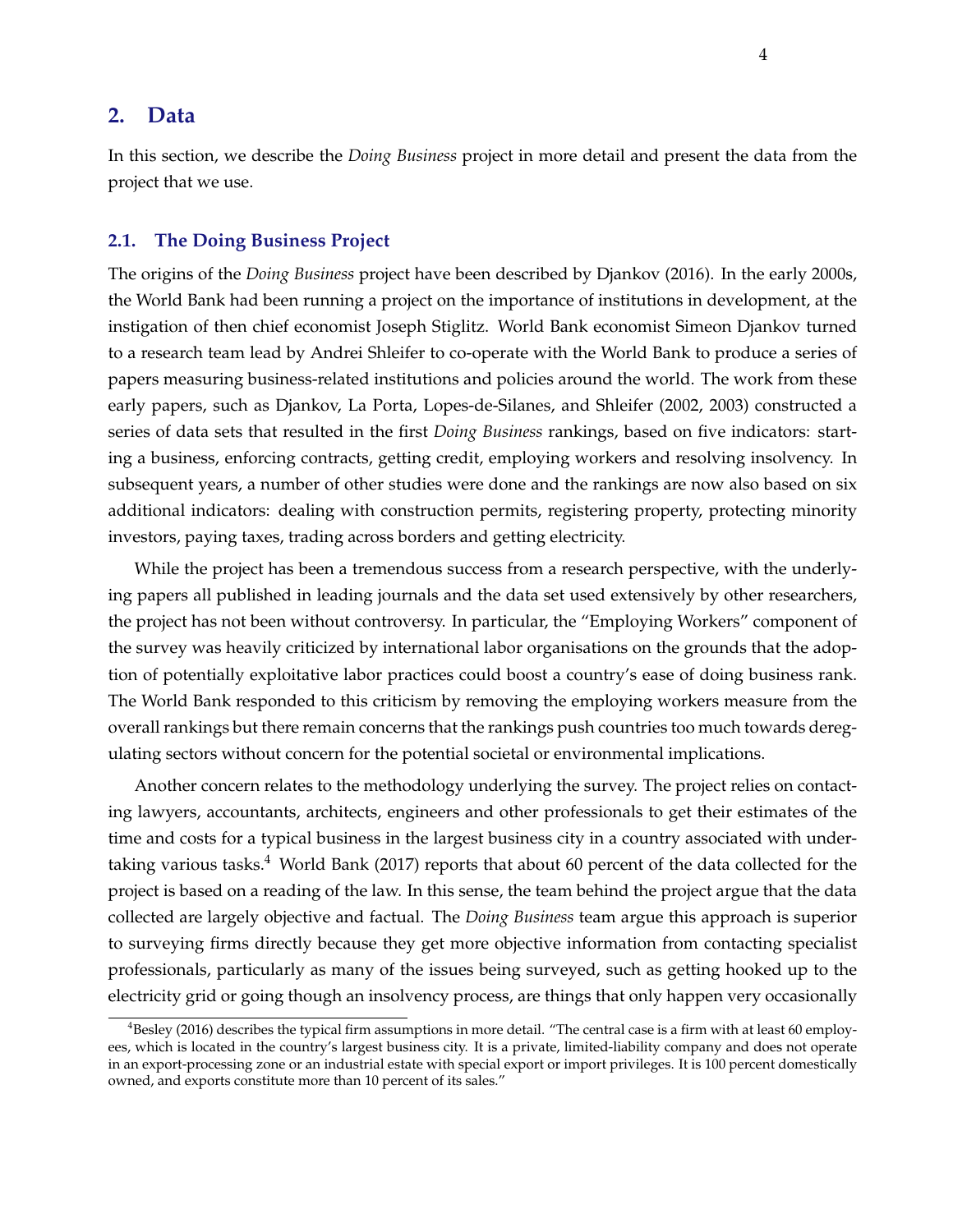for any individual firm. Still, Hallward-Driemeier and Pritchett (2015) use evidence from the World Bank's Enterprise Surveys of individual firms to show that there is a limited correlation between some of the measures produced by the *Doing Business* project and the experiences actually reported by firms while Kar, Pritchett, Roy and Sen (2019) suggest this correlation gets weaker for states with weak governance institutions. This points to potentially serious weaknesses with the process of data collection for *Doing Business*.

A final concern about *Doing Business* is that it may incentivize governments to "game" the indicators, focusing their reform efforts on items that are measured by the World Bank but which have a limited substantive impact on the economy. For examples, the 2018 report shows Rwanda with a rank of 41st in the world for ease of doing business, ahead of Belgium in 52nd. This may reflect gaming of the indicators rather than it being easier to do business in Rwanda than Belgium. While gaming of this sort may be harmless, some have argued that the project has been damaging because it can focus government energies on the wrong kinds of reforms. For example, Arrunada (2007) reviews the regulations and problems associated with starting a business and argues that *Doing Business* is "promoting sterile reforms while speeding up useless formalities."

The concerns and criticisms noted here may be worth keeping in mind when considering the potentially puzzling empirical results that we obtain in this paper

#### **2.2. Data on Ease of Doing Business**

Underlying the well-known rankings for the ease of doing business are a set of scores relating to 50 different indicators from the ten categories listed above. For each of these indicators, the scores run from 0 to 100, with 100 being the best possible value. The scores are constructed on a "distance to frontier" approach, so a score of 100 represents the best value for an indicator in the dataset. The underlying indicators are averaged for each of the ten categories and then an average is taken across the ten categories. It is this aggregate score that is used to construct the rankings. The World Bank *Doing Business 2017* report gives a description of how distance to frontier is constructed for one of the categories, Getting Electricity:

*For the getting electricity indicators, for example, the frontier is set at three procedures, 18 days and no cost to obtain a new electricity connection in the economys largest business city. The worst for the same group of indicators is set at 9 procedures, 248 days and 81 times the economys income per capita as the cost. In addition, the getting electricity indicators measure the reliability of electricity supply and transparency of tariffs through an index ranging from 0 to 8; in this case 8 is the frontier score. For example, in the case of reliability and transparency, an economy with a score of 6 would be considered to be 75% of the way to the frontier and would have a distance to frontier score of that value.*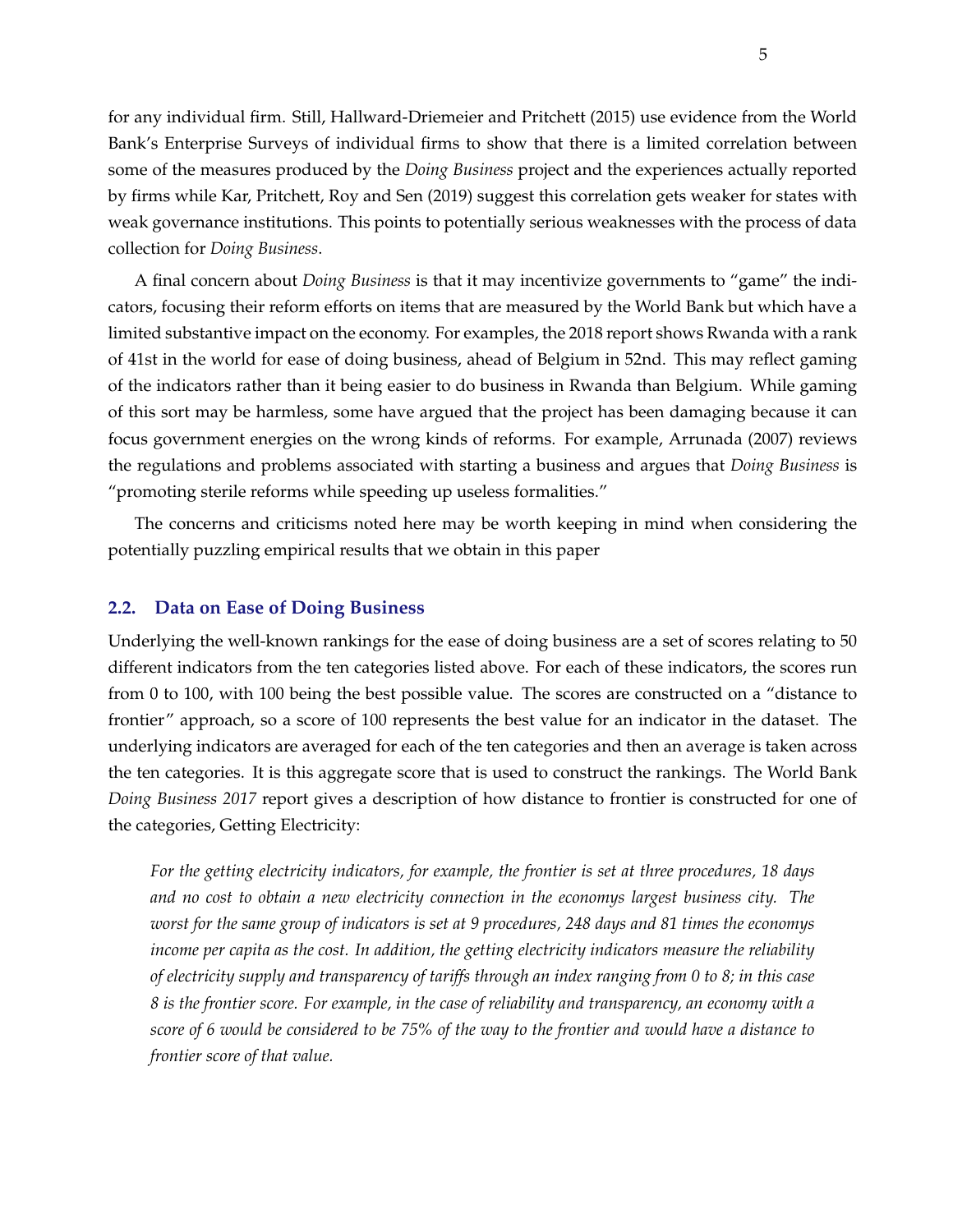6

In recent years, the *Doing Business* team has made available all of the underlying distance to frontier (DTF) data as well as the aggregated DTF scores for each country. To give a sense of the magnitudes of the aggregated DTF scores, the average DTF score for 2017 was 62.07 and the standard deviation was 12.21.

Figure 1 illustrates the relationship between the underlying DTF score and the rank using 2017 data. Note that despite its name, the scoring system adopted by the World Bank means that a high "distance to frontier" score represents a good performance rather than a large distance from the frontier. The figure shows the relationship is relatively non-linear so a gain or drop of a particular size in the DTF score can translate into quite different changes in the rank depending on where a country starts out. For example, New Zealand is currently ranked first for ease of doing business with a DTF score of 87.01. If New Zealand's DTF score was to fall by 5, its rank would drop by 10 places. In contrast, China is currently ranked 87th with a DTF score of 64.28. If China's DTF score was to fall by 5, its rank would drop 27 places. We believe this is an argument in favour of using the underlying DTF scores in empirical analysis rather than the rank variable.

Another factor in favor of using the DTF score is that changes in a country's DTF score will be almost completely due to changes in the business environment of the particular country and not due to changes in the frontier. According to the World Bank both the best and the worst performance are established every five years based on the Doing Business data for the year for which they are established and remain at that level for the next five years. In contrast, a country's ease of doing business rank can move around from year to year due to developments elsewhere rather than factors related to its DTF score or underlying changes in the business environment. As we will see, also, the average DTF scores reported by the survey have improved over time. This means that countries where the ease of doing business is not changing are likely to see their rankings worsen over time.

There are, however, two practical problems when seeking to use the data on country-level aggregated DTF scores. The first is that the World Bank has only been published the aggregate DTF score since 2010, even though the DTF scores for the underlying indicators are available going back to as far as 2004 for some. The other problem is that the methodology used by the World Bank to put together the aggregate scores has changed a number of times because new sub-indicators have been added over time. So, for example, in our dataset, there are only three years available for scores constructed according to the most recent methodology.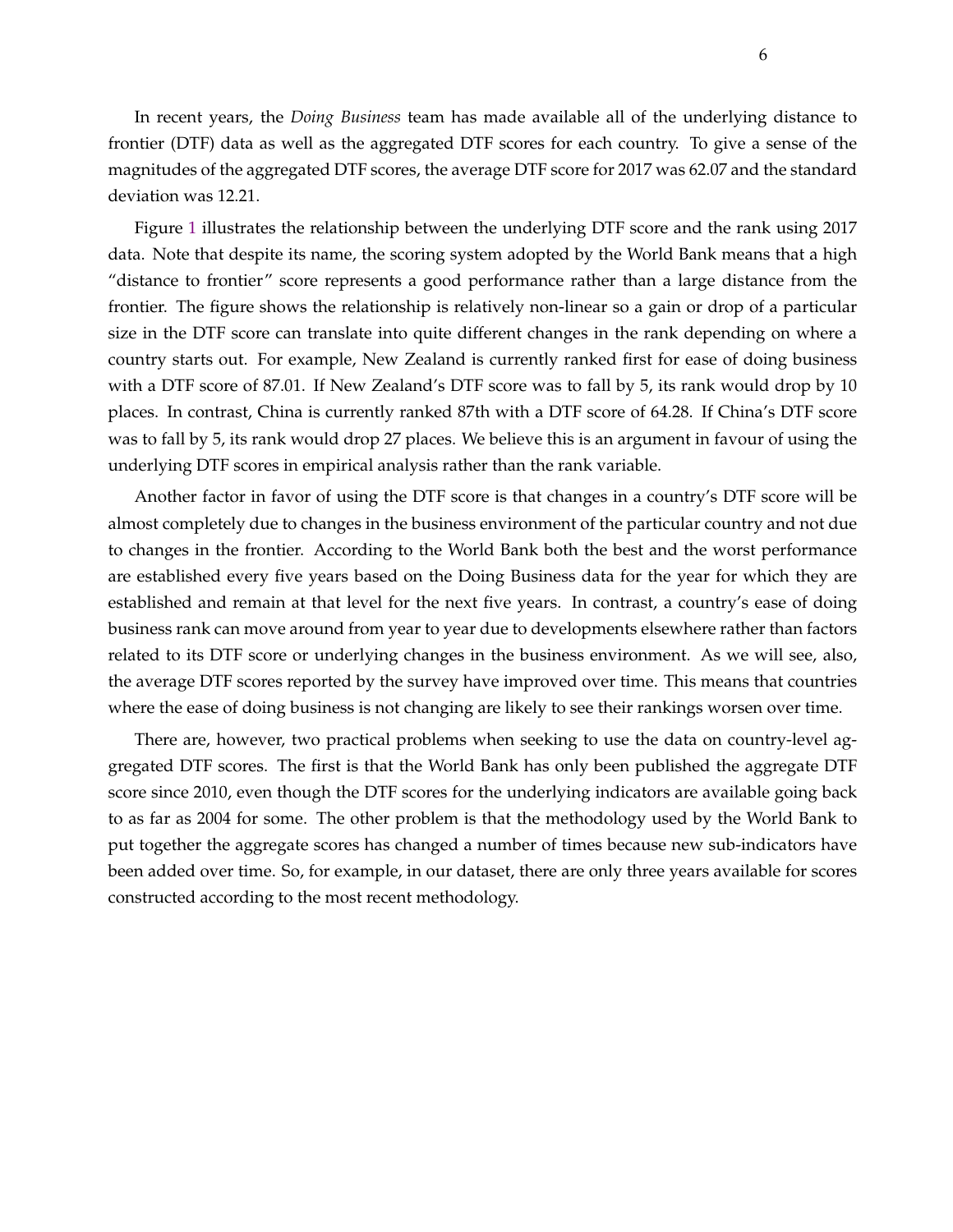

#### Figure 1: DTF Score vs Doing Business Rank

To obtain an aggregated DTF score for each country that allows us to use a full panel with the same number of observations as the underlying scores, we constructed a DTF variable that mimics the methodology the World Bank used to construct the aggregate DTF for the three years from 2015 to 2017 inclusive. Specifically, we regressed the aggregate DTF scores as published by the World Bank on nine of the category variables that are available widely during this period (we excluded the Getting Electricity category because of limited data availability). The results of this regression are shown in Table 1. The fitted values from the regression produces a measure that essentially replicates the current global DTF scores, with the  $R^2$  for the regression being about 0.98. We then used the coefficients from this regression to construct a DTF measure from the underlying category scores that is available from 2006 to 2017. This is the explanatory variable that we use in our analysis.

Summary statistics for this measure are shown in Table 2 while Figure 2 shows a histogram of all of values in our sample. An alternative approach of equally weighting each of the underlying categories produces essentially identical results to those we report here.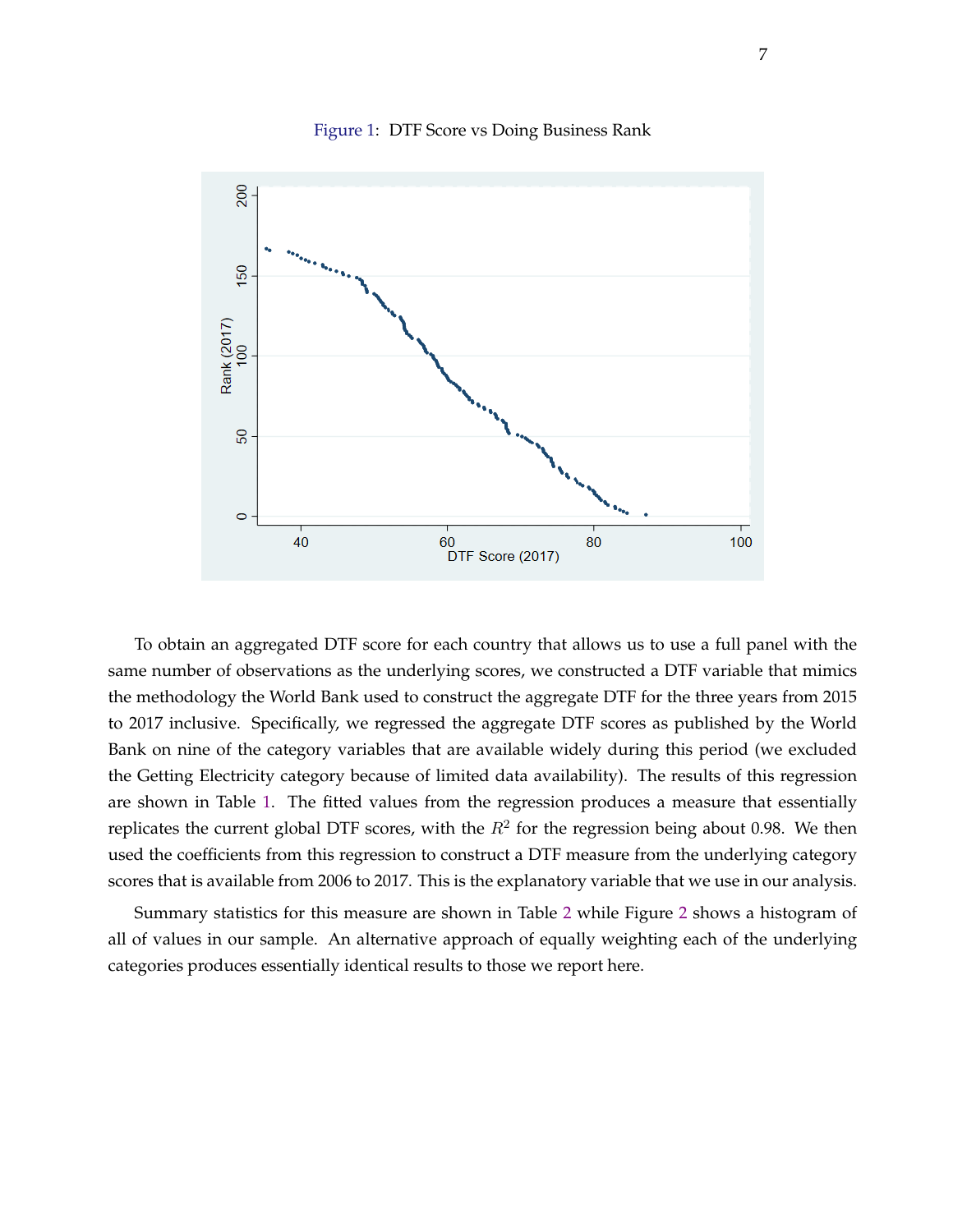| Variable                          | Coefficient |
|-----------------------------------|-------------|
|                                   | (Std. Err.) |
| <b>Starting a Business</b>        | $0.098***$  |
|                                   | (0.003)     |
| Dealing with Construction Permits | $0.127***$  |
|                                   | (0.002)     |
| Registering Property              | $0.105***$  |
|                                   | (0.003)     |
| <b>Getting Credit</b>             | $0.111***$  |
|                                   | (0.002)     |
| Protecting Minority Investors     | $0.090***$  |
|                                   | (0.003)     |
| Paying Taxes                      | $0.114***$  |
|                                   | (0.003)     |
| Trade across Borders              | $0.126***$  |
|                                   | (0.002)     |
| <b>Enforcing Contracts</b>        | $0.116***$  |
|                                   | (0.004)     |
| Resolving Insolvency              | $0.099***$  |
|                                   | (0.002)     |
| Intercept                         | 0.909***    |
|                                   | (0.260)     |
|                                   |             |
| N                                 | 1320        |
| $\mathbb{R}^2$                    | 0.98        |

# Table 1: Dependent Variable: Distance to Frontier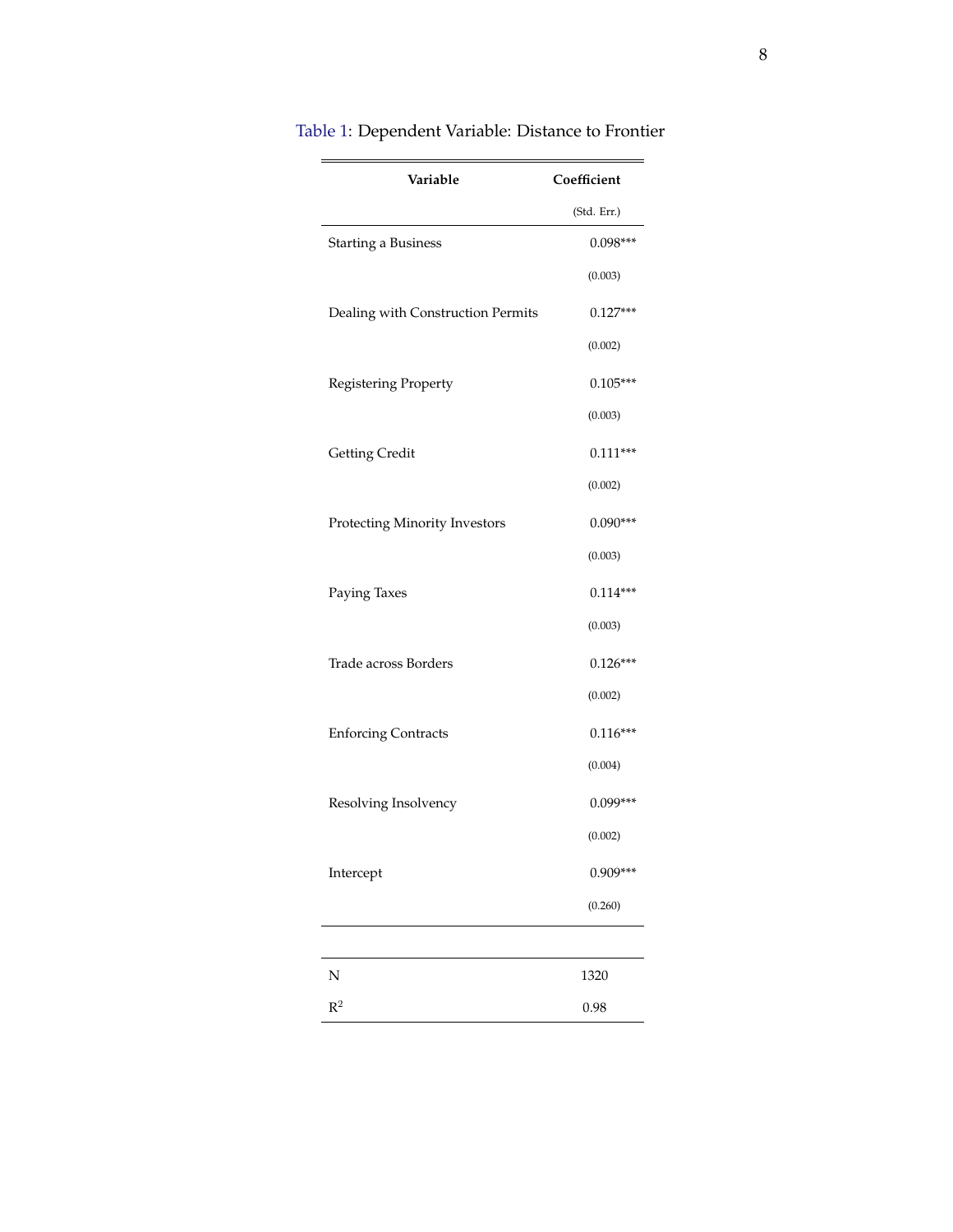| Year         | Mean  | N    |
|--------------|-------|------|
| 2006         | 54.02 | 165  |
| 2007         | 55.13 | 165  |
| 2008         | 56.15 | 165  |
| 2009         | 57.29 | 165  |
| 2010         | 58.56 | 165  |
| 2011         | 59.18 | 165  |
| 2012         | 60.25 | 165  |
| 2013         | 60.91 | 165  |
| 2014         | 62.57 | 165  |
| 2015         | 63.20 | 165  |
| 2016         | 61.94 | 165  |
| 2017         | 62.07 | 165  |
| <b>Total</b> | 59.27 | 1980 |

Table 2: **Predicted Distance to Frontier by year**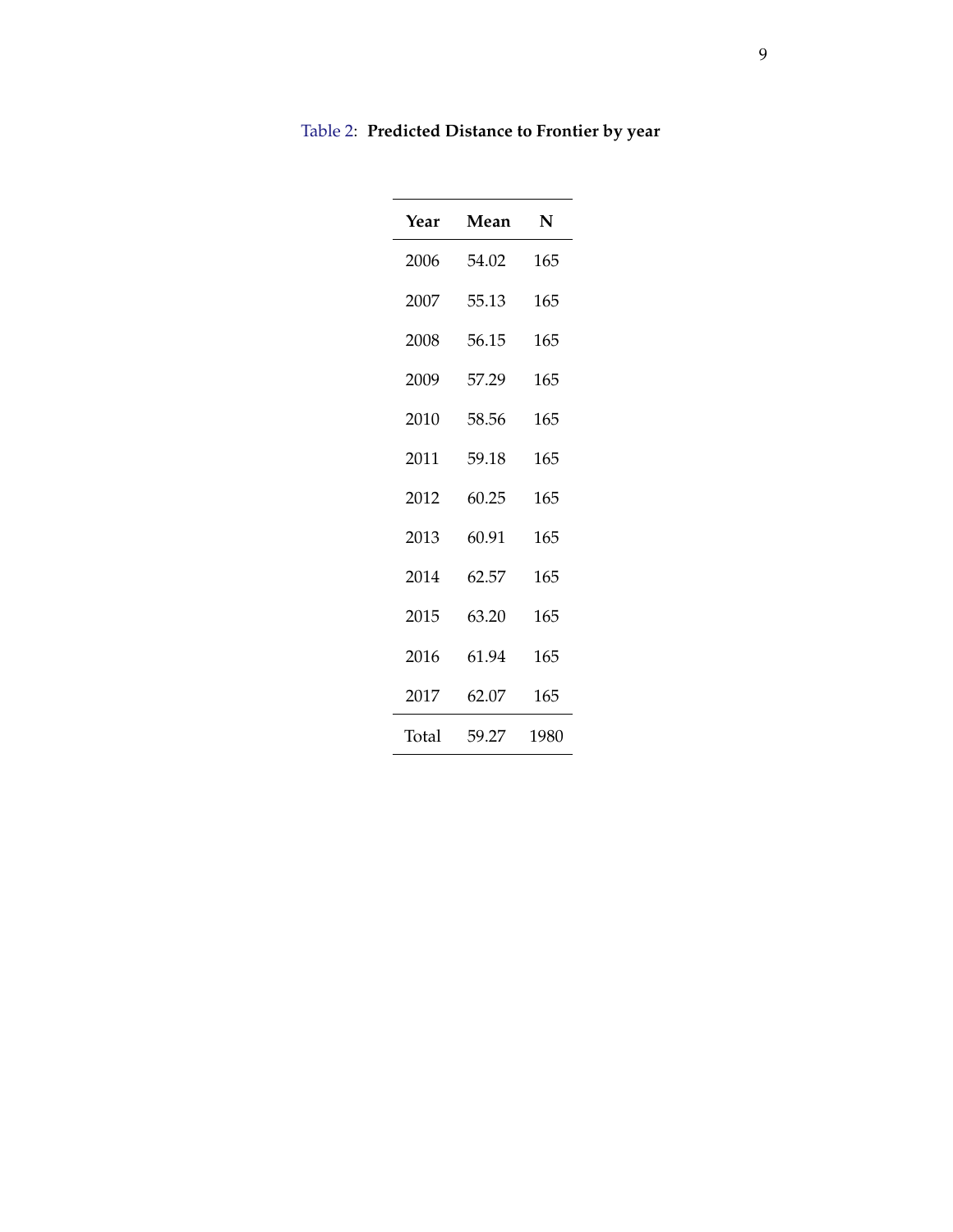

Figure 2: Distribution of Distance to Frontier

#### **2.3. Data on Real GDP**

Our analysis assesses the relationship between the DTF variable and real GDP per capita. The principal measure of real GDP that we use is taken from the World Bank's World Development Indicators (WDI) database. These data are collected from national statistical organizations and central banks by visiting and resident World Bank missions while data for selected high-income economies are taken from the OECD.

We also report some results using real GDP from the Penn World Tables (PWT) as well as the World Bank's PPP-based measures. Our panel data analysis employs country-specific fixed effects, so our identification of the relationship is based on within-country variation. For this reason, the kind of cross-country real income comparisons for which the PWT measures (and the World Bank's PPP-based measures) were designed are less relevant to our analysis. Johnson et al (2013) argue that the current PWT data are not well-suited to high-frequency analysis using annual data, which is the type of analysis that we are carrying out.

Figure 3 illustrates the relationship between distance to frontier and the WDI measure of real GDP per capita using data from 2017 while Figure 4 substitutes the ease of doing business rank for the DTF score. Figure 5 shows the relationship between the growth in GDP and DTF between 2006 and 2017. All scatter plots show the expected sign. The DTF score is positively correlated with real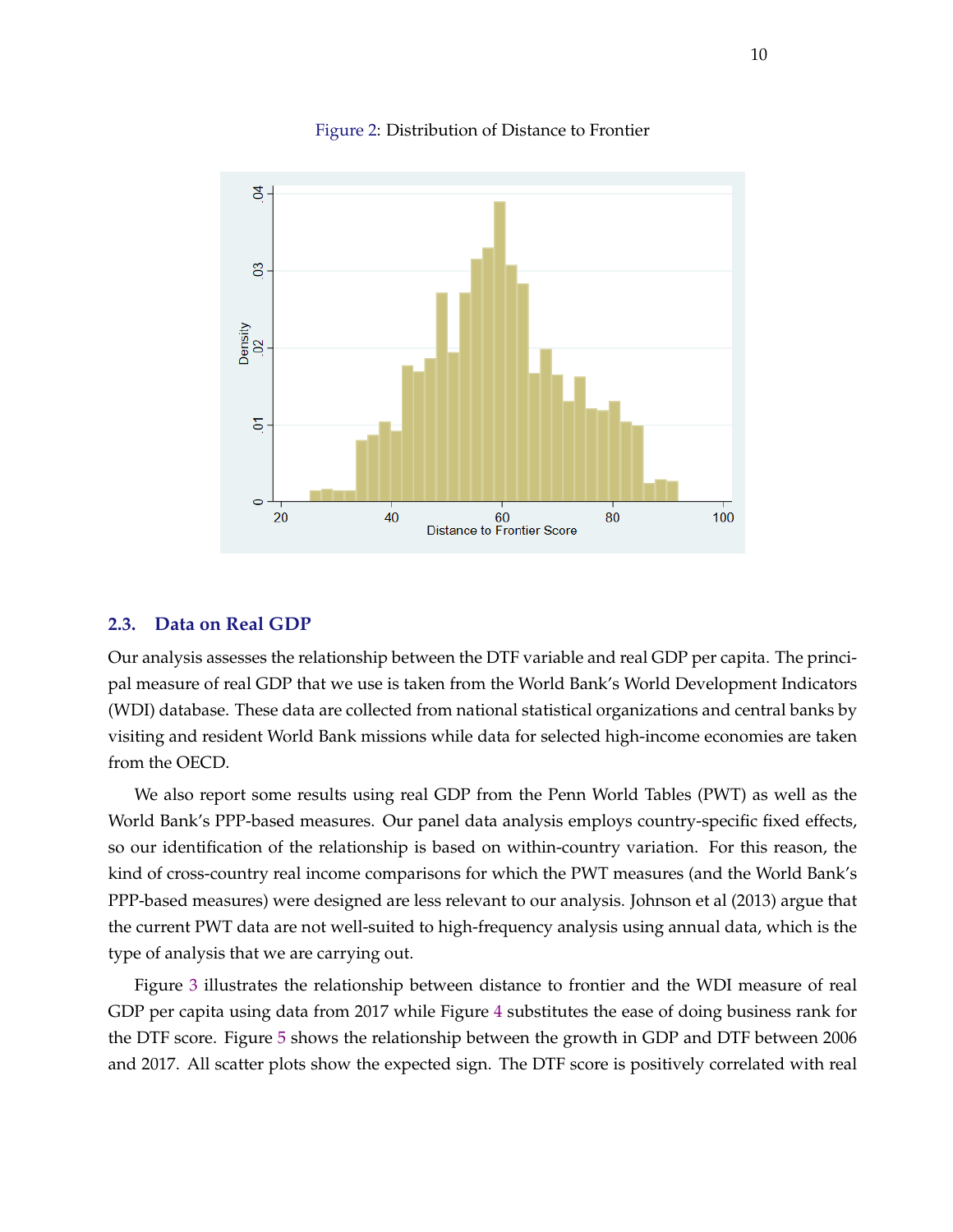GDP per capita, the ease of doing business rank is negatively correlated. The relationship between the cumulative growth in DTF and growth in GDP is weaker but still statistically significant.



Figure 3: GDP Level vs Ease of Business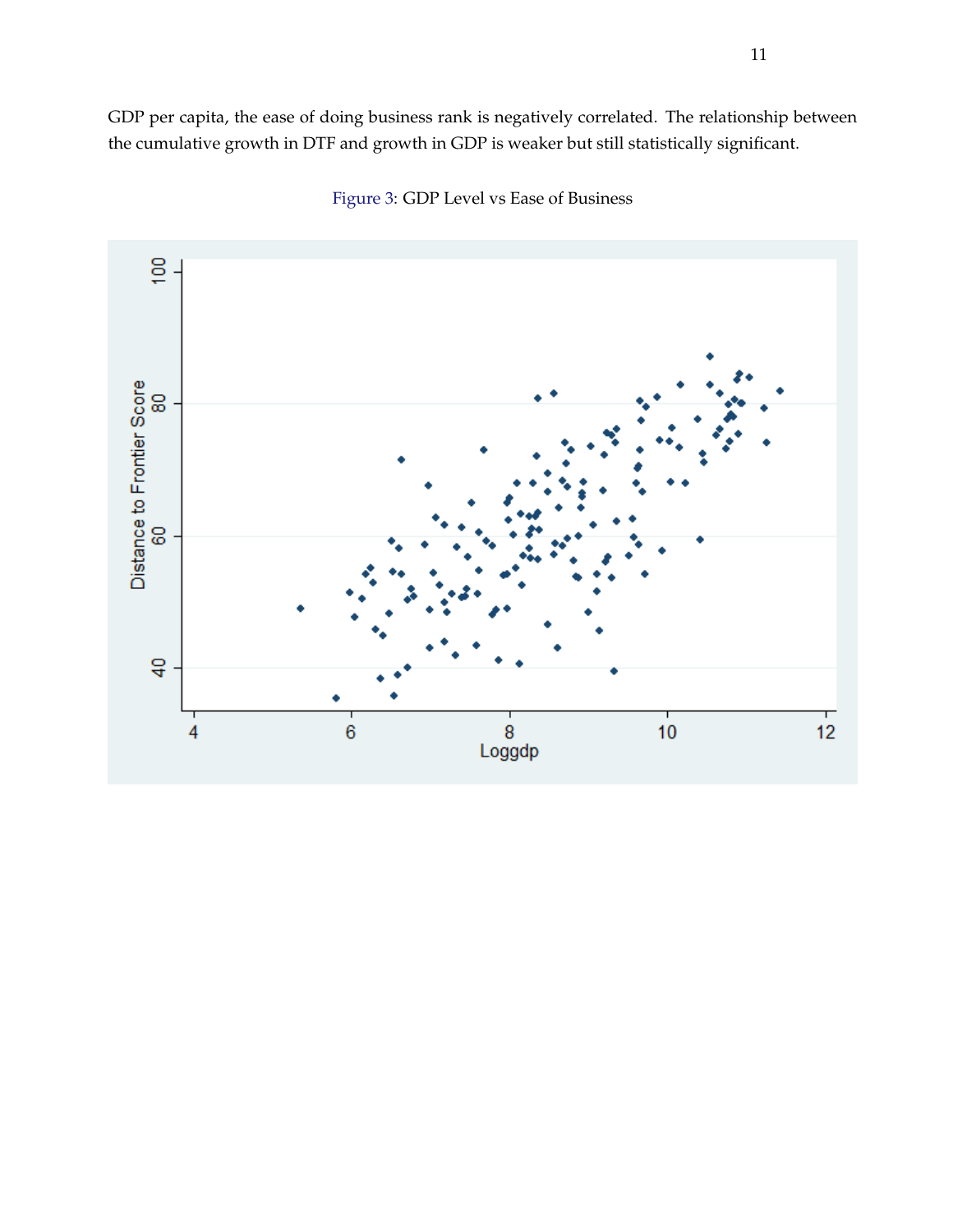

Figure 4: GDP Level vs Doing Business Rank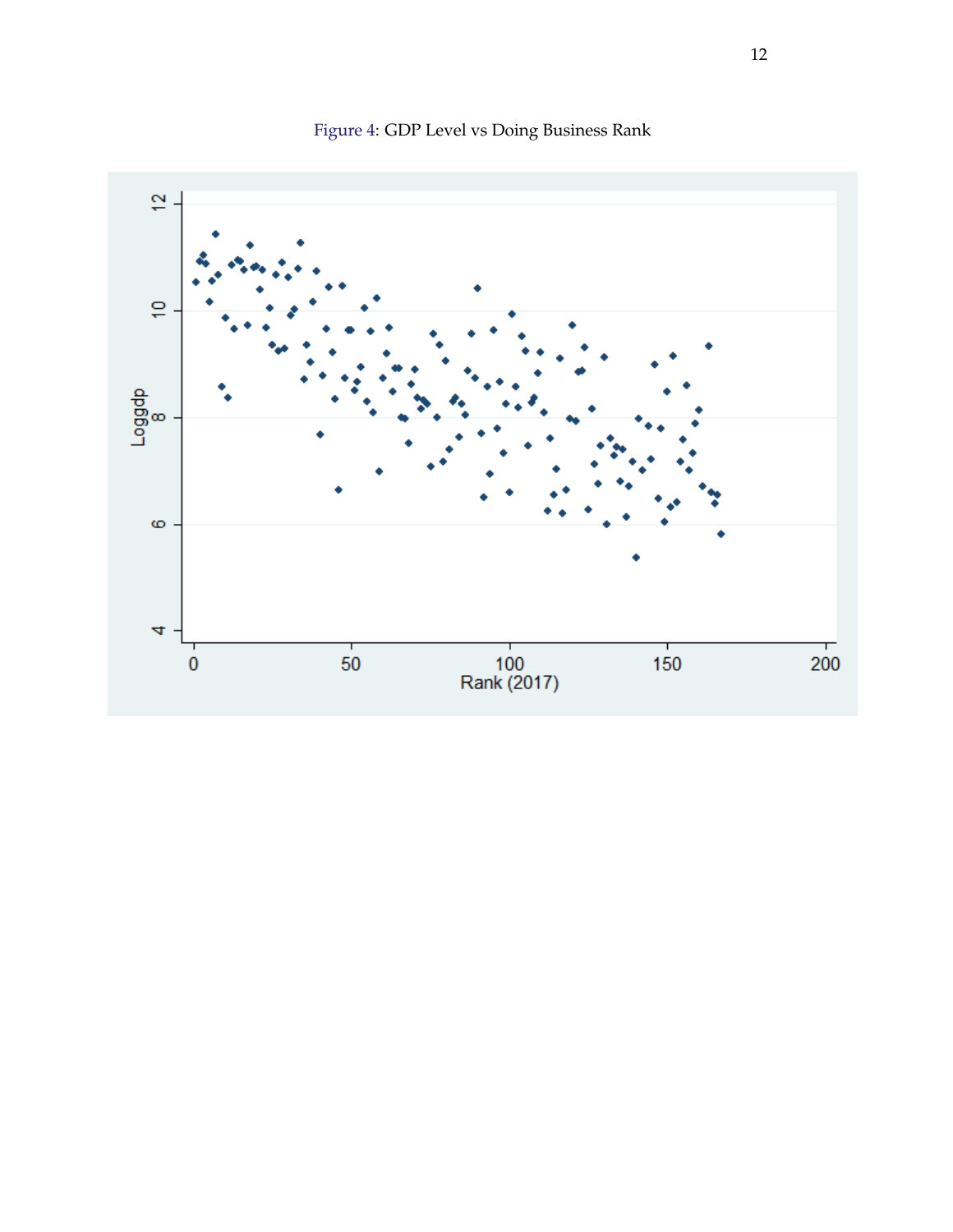

Figure 5: GDP Growth vs Ease of Business Growth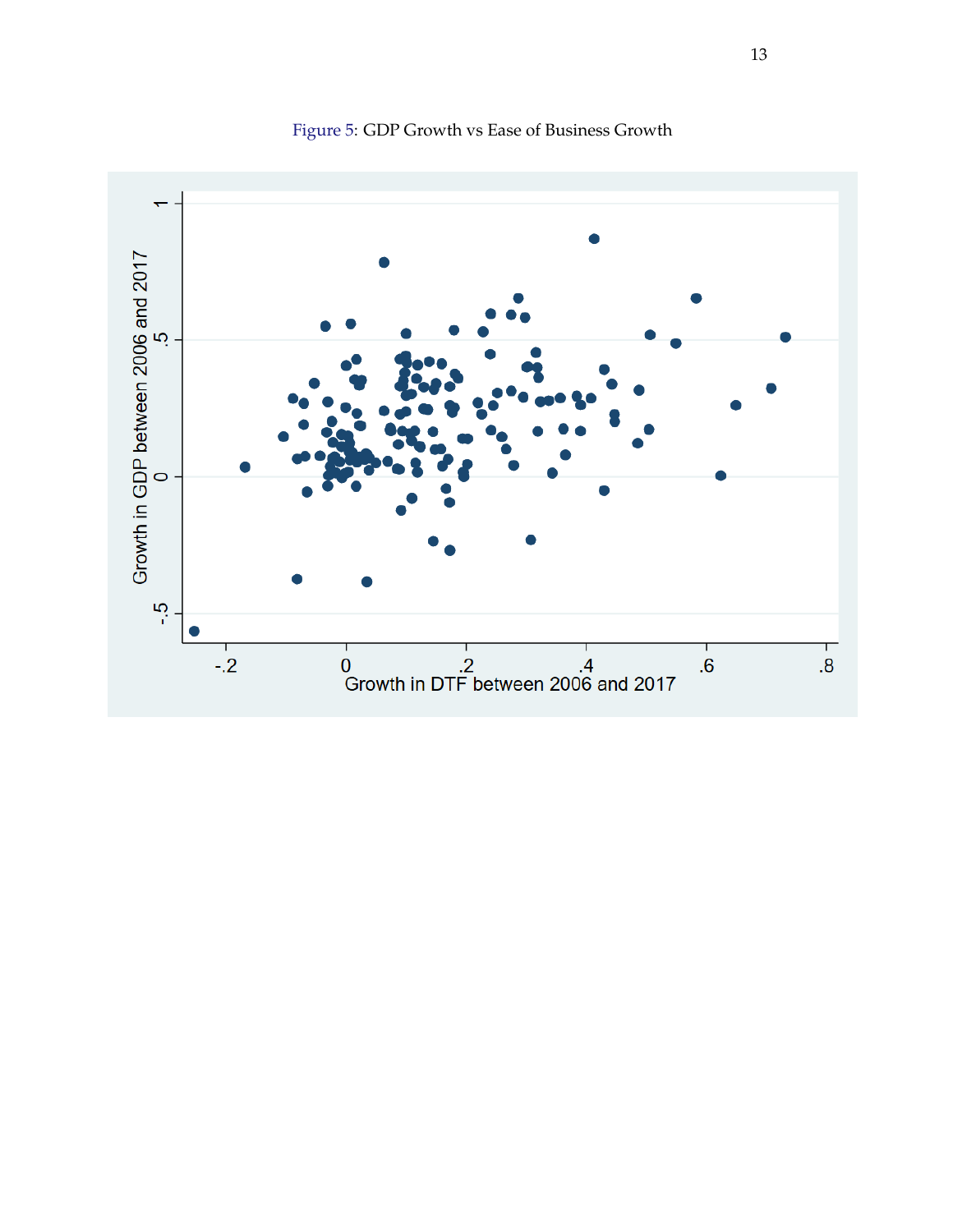## **3. Results**

The scatter plots just shown fit with intuition for why we might expect to find a relationship between real GDP per capita and the ease of doing business as measured by the DTF score. But a simple cross-sectional scatter plot is not a substitute for a detailed econometric analysis. The cross-sectional relationship may be purely driven by endogeneity, with the causal direction going from GDP to the DTF measure. Alternatively, a relationship that looks strong in a cross-sectional analysis may break down when we look at the time series variation within countries. In this section, we report our initial econometric analysis into this relationship. We use a balanced panel with 165 countries and with 12 years of available data (2006 to 2017) for each country.

#### **3.1. Dynamic Panel Specification**

We start by reporting results for the standard dynamic panel specification that has been used extensively in empirical growth analysis since Islam (1995). The specification allows for differences in the long-run levels of GDP for each county by including country-level fixed effects and controls for global economic developments by including time effects. We report a number of specifications including various lags of the log of real GDP and the log of the DTF variable. This gives us a specification of the form:

$$
\log GDP_{i,t} = \gamma_i + \mu_t + \beta_1 \log GDP_{i,t-1} + \dots + \beta_n \log GDP_{i,t-n}
$$

$$
+ \delta_0 \log DTF_{i,t} + \dots + \delta_n \log DTF_{i,t-n} + \epsilon_{i,t} \tag{1}
$$

Because both variables have been logged, the coefficients can be interpreted as elasticities.

The results from estimation of this specification via OLS are shown in Table 3. Column 1 shows there is still a positive estimated relationship between DTF and real GDP per capita even after controlling for time and country-level fixed effects. This suggests that the relationship between the two variables is not simply a cross-sectional relationship and that the within-country variation in DTF, which is what is being used here to identify this coefficient, has the expected positive relationship with GDP. However, once we include some dynamics the picture is less clear. Including one lagged value of DTF of GDP per capita, we estimate a large negative coefficient on the first lag of DTF which is larger than the contemporaneous positive coefficient. When second lagged values are added, we find a positive coefficient on the second lag of DTF. Third lags are not found to be statistically significant.

Table 4 summarizes the predictions for the long-run effect of DTF on GDP by reporting the same specifications re-written to show the sum of the coefficients on the DTF terms. Depending on the dynamic specification chosen, DTF has either a significant positive effect (no lags), a significant negative effect (one lag) or an insignificant negative effect (two lags).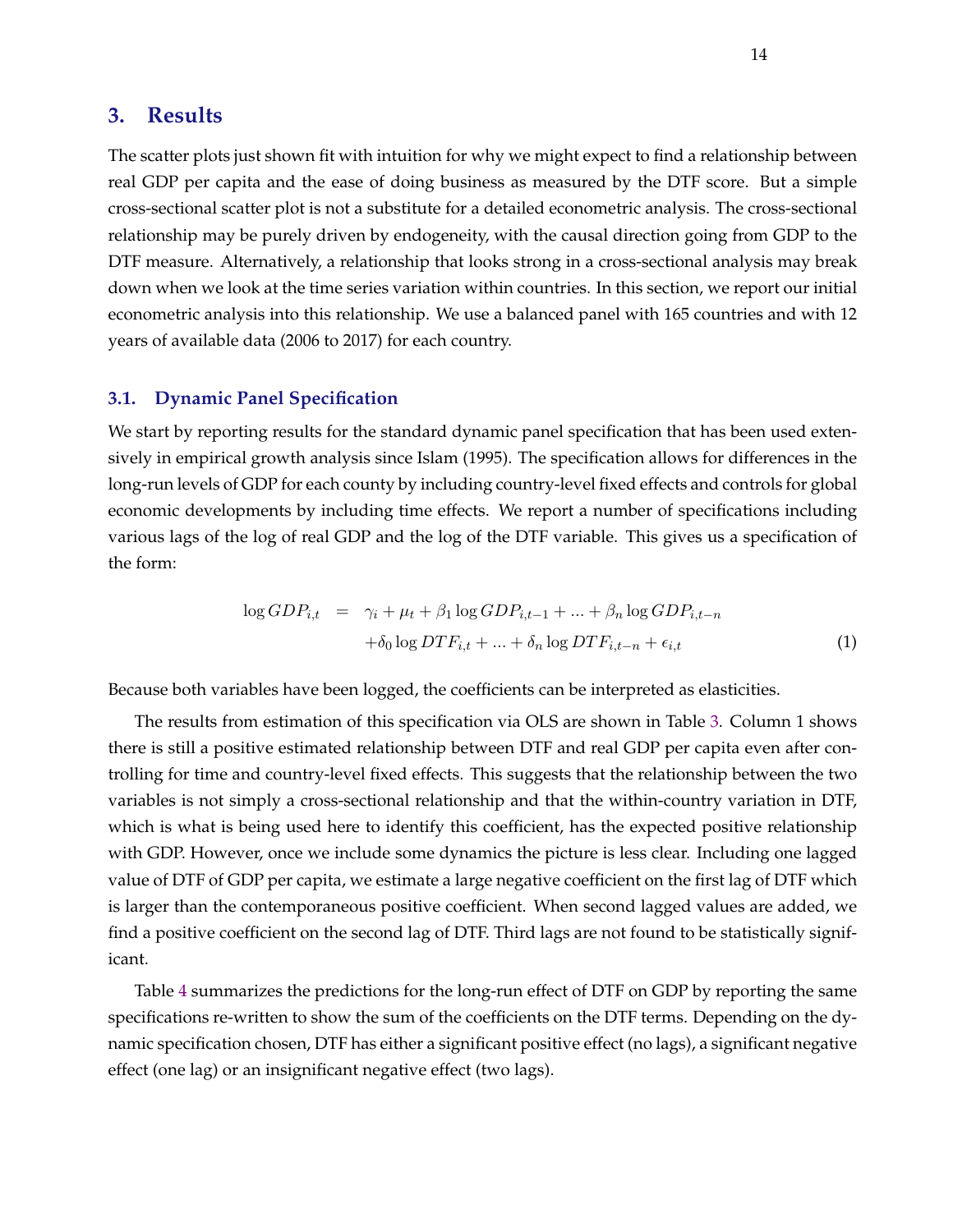|                | (1)            | (2)                           | (3)         |
|----------------|----------------|-------------------------------|-------------|
|                | Per Capita GDP | Per Capita GDP Per Capita GDP |             |
| $GDP_{t-1}$    |                | $0.894***$                    | $1.077***$  |
|                |                | (0.011)                       | (0.249)     |
| $GDP_{t-2}$    |                |                               | $-0.222***$ |
|                |                |                               | (0.025)     |
| $DTF_t$        | $0.272***$     | $0.109***$                    | $0.115***$  |
|                | (0.027)        | (0.035)                       | (0.027)     |
| $DTF_{t-1}$    |                | $-0.149***$                   | $-0.209***$ |
|                |                | (0.036)                       | (0.039)     |
| $DTF_{t-2}$    |                |                               | $0.084*$    |
|                |                |                               | (0.028)     |
| $\cal N$       | 1980           | 1815                          | 1650        |
| $\overline{F}$ | 3754           | 1275.7                        | 6095.21     |

Table 3: Estimating the Effect of DTF on Real GDP Per Capita

standard errors in parentheses

\*  $p < 0.1$ , \*\*  $p < 0.05$ , \*\*\*  $p < 0.01$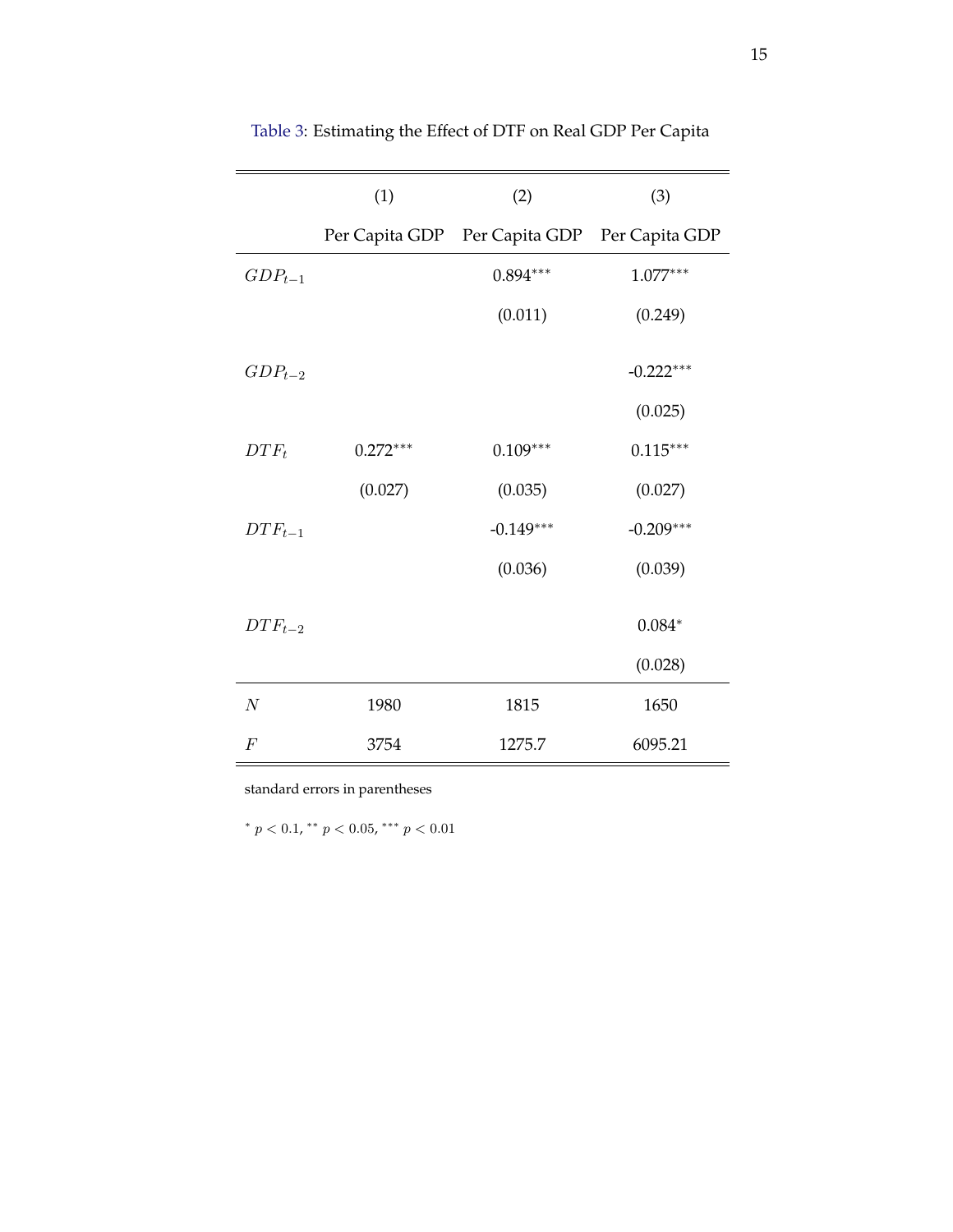|                         | (1)                     | (2)                     | (3)                     |
|-------------------------|-------------------------|-------------------------|-------------------------|
|                         | $\log$ GDP <sub>t</sub> | $\log$ GDP <sub>t</sub> | $\log$ GDP <sub>t</sub> |
| $\log GDP_{t-1}$        |                         | $0.894***$              | $1.077***$              |
|                         |                         | (0.0111)                | (0.0249)                |
| $\log GDP_{t-2}$        |                         |                         | $-0.222***$             |
|                         |                         |                         | (0.025)                 |
| $\log DTF_t$            | $0.272***$              | $-0.039***$             | $-0.009$                |
|                         | (0.027)                 | (0.014)                 | (0.016)                 |
| $\Delta \log DTF_t$     |                         | $0.149***$              | $0.125***$              |
|                         |                         | (0.027)                 | (0.028)                 |
| $\Delta \log DTF_{t-1}$ |                         |                         | $-0.084$                |
|                         |                         |                         | (0.029)                 |
| $\boldsymbol{N}$        | 1980                    | 1815                    | 1650                    |
| $\,F$                   | 3754                    | 18784                   | 17996                   |

Table 4: Estimating the Effect of DTF on Real GDP Per Capita

Notes: Model estimated via OLS with time and country dummies.

Standard errors in parentheses

\*  $p < 0.1$ , \*\*  $p < 0.05$ , \*\*\*  $p < 0.01$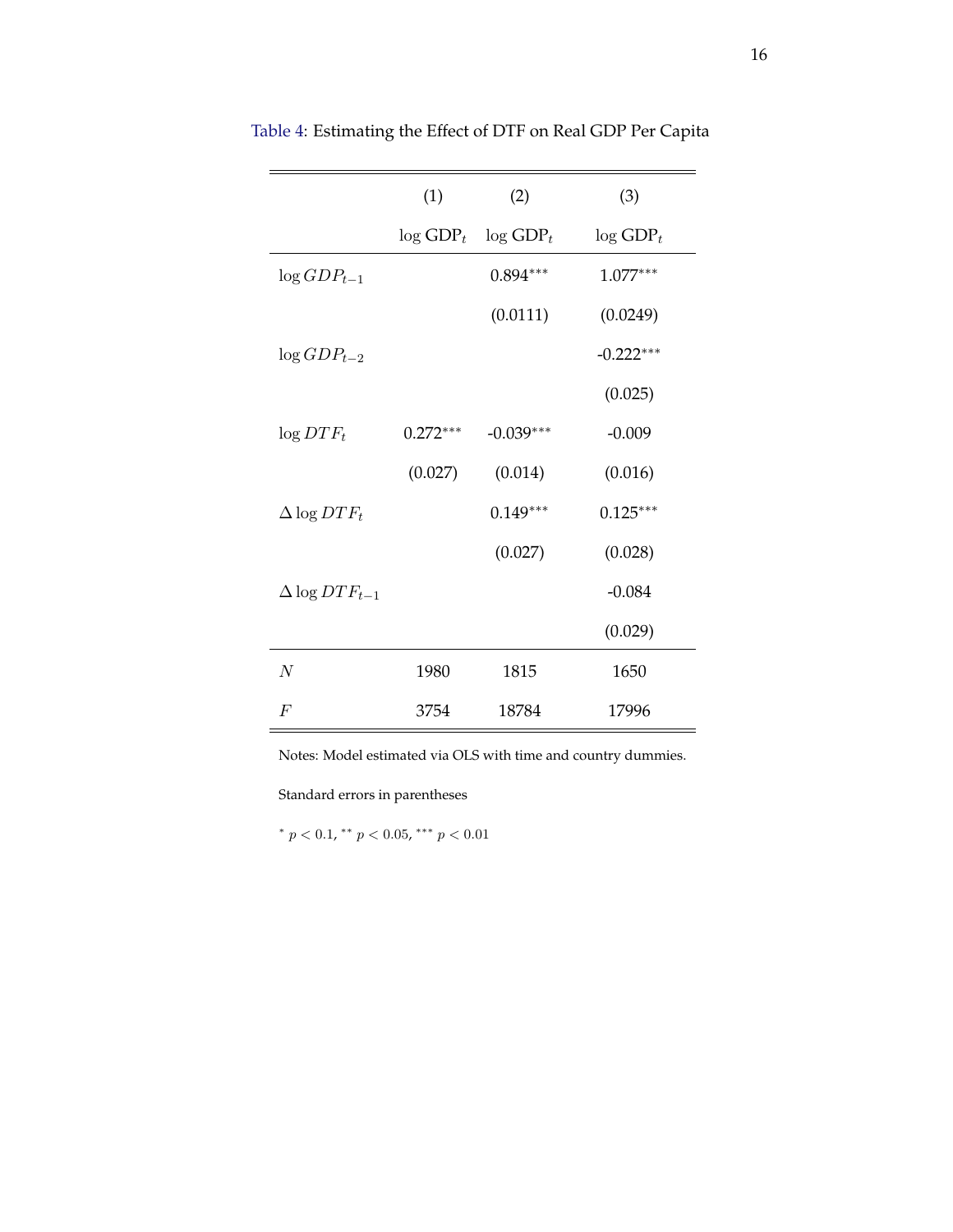#### **3.2. VAR Specification**

As with the the positive cross-sectional relationship between real GDP per capita and the DTF score, one reason to potentially distrust the positive contemporaneous coefficients estimated in Table 3 is that there is likely to be an endogeneity issue. The higher the average living standard in a country is, the more likely it is to have a more powerful set of political and social forces favouring businessfriendly policies and so any estimated positive relationship may simply reflect causality running from real GDP to the policies summarised by the DTF variable.

This endogeneity has been recognised widely in the literature that attempts to link economic policies and institutions with levels of GDP or long-run growth rates. However, this literature has focused largely on cross-sectional analysis, so the proposed solution to the endogeneity problem has been to construct exogenous instruments to assess the effects of the explanatory policy variable. In the case of the ease of doing business rank, for example, Djankov, McLiesh and Ramalho (2006) use instruments such as dummy variables for the origin of the country's legal institutions and principal religion as well dummy variables such as distance from the equator in their analysis of the impact of the doing business rank on long-run growth. Gillanders and Whelan (2014) use the following variables as instruments for the ease of doing business rank in their analysis of the relationship between the real and the level of real GDP per capita: Distance from the equator, a landlocked dummy, a measure of the suitability of the soil for rain fed crops and the proportion of land that is suitable for irrigated rice crops.

Within the confines of a purely cross-sectional analysis, it is clear that some kind of instrumental variable approach has to be adopted but the existing literature in this area has some important weaknesses. In many cases, the variables chosen as instruments have only very weak correlations with the policy variables being instrumented and these low-first stage fits are well-known to lead to unreliable inference. $5$  The cross-sectional analysis is also, by definition, unable to answer important questions about the impacts over time of policy changes: If, for example, a country introduces a set of reforms that improve its ease of doing business scores, over what time period can it expect these changes to impact its GDP? The cross-section estimates are best viewed as giving the long-run effects with no information of the short- or medium-term dynamics.

To address these weakness, we employ a panel Vector Autoregression approach and report the impulse responses of real GDP per capita to shocks to the DTF score. The basic VAR specification consists of estimating two dynamic equations, one for the log of real GDP per capita and one for the

<sup>&</sup>lt;sup>5</sup>See, for instance, Staiger and Stock (1997).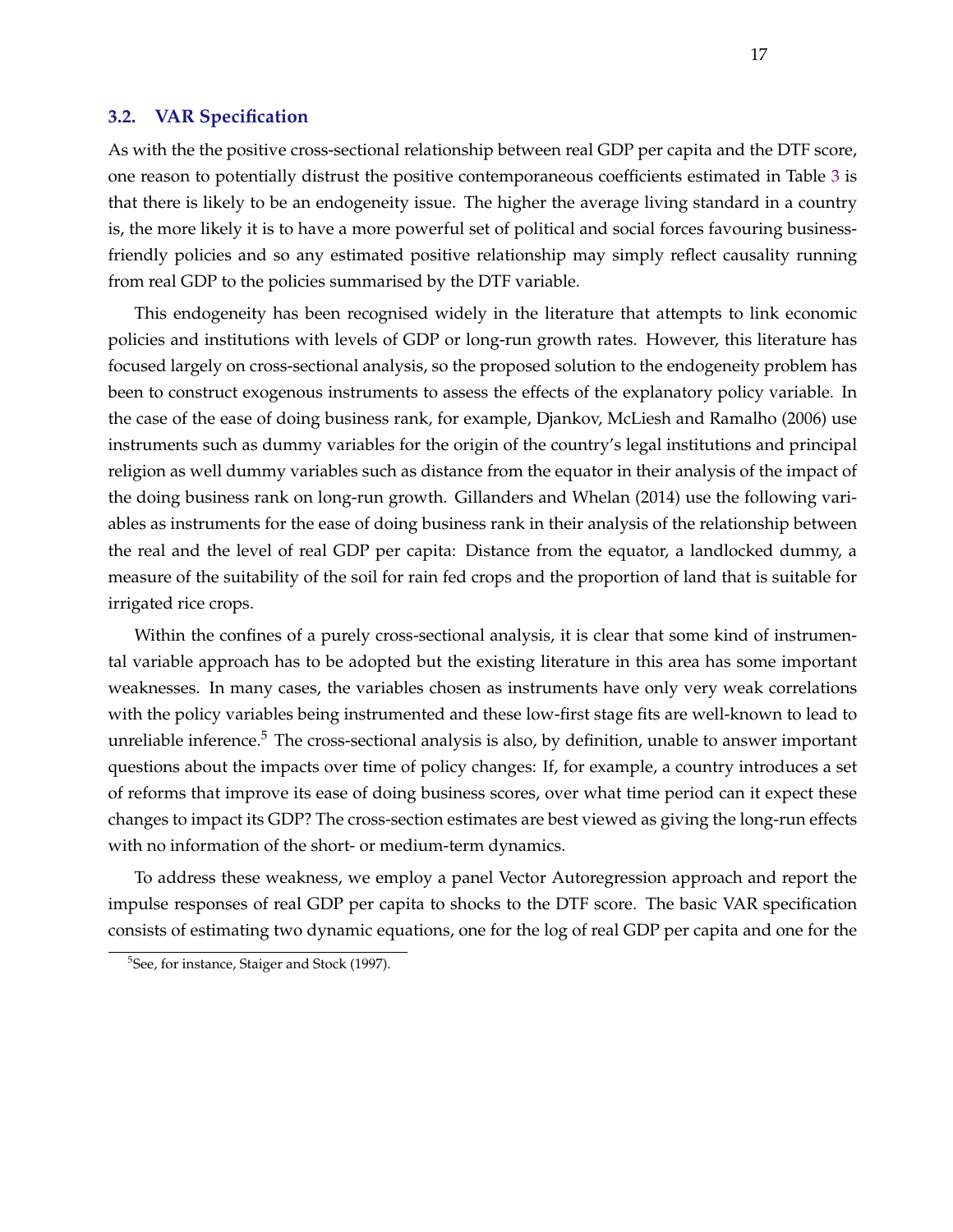log of the DTF variable.

$$
\log GDP_{i,t} = \gamma_i^{GDP} + \mu_t^{GDP} + \beta_{11} \log GDP_{i,t-1} + \dots + \beta_{1n} \log GDP_{i,t-n}
$$
  
+ 
$$
\delta_{11} \log DTF_{i,t} + \dots + \delta_{1n} \log DTF_{i,t-n} + \epsilon_{i,t}^{GDP}
$$
 (2)

$$
\log DTF_{i,t} = \gamma_i^{DTF} + \mu_t^{DTF} + \beta_{21} \log GDP_{i,t-1} + ... + \beta_{22n} \log GDP_{i,t-n} + \delta_{21} \log DTF_{i,t} + ... + \delta_{2n} \log DTF_{i,t-n} + \epsilon_{i,t}^{DTF}
$$
(3)

Testing for lag lengths, we select the best-fitting specification as the one with 2 lags, meaning our VAR has an effective  $T$  of 10 but the key results reported here are also obtained with different lag lengths. Table 5 reports the coefficients from the two regressions that make up our estimated VAR.

The approach to identification of shocks in a VAR analysis relies on the assumptions made about the relationships between the reduced-form residuals  $\epsilon_{i,t}^{GDP}$  and  $\epsilon_{i,t}^{DTF}$  and an assumed underlying set of structural shocks. In our analysis, we follow the Cholesky decomposition approach and place the log of real GDP per capita first in the ordering of shocks. This means we are assuming the contemporaneous correlation between  $\epsilon_{i,t}^{GDP}$  and  $\epsilon_{i,t}^{DTF}$  is fully driven by a causal link going from GDP to DTF. With this assumption, we can then analyse the impact on GDP of that component of  $\epsilon_{i,t}^{DTF}$  which is uncorrelated with  $\epsilon_{i,t}^{GDP}$ .

The assumption that contemporaneous correlation between  $\epsilon_{i,t}^{GDP}$  and  $\epsilon_{i,t}^{DTF}$  is fully driven by the causal link from GDP to DTF may seem strong but there is merit in focusing on the dynamic effects of those shocks that are uncorrelated with contemporaneous changes in GDP. The effects of changes in business regulations are likely to emerge over time rather than being quickly identifiable short run impacts. Moreover, while a regression of  $\epsilon_{i,t}^{DTF}$  on  $\epsilon_{i,t}^{GDP}$  reveals a strong statistical relationship (a t-statistic of 4.38) the structural DTF shocks we are examining still account for the vast majority of the random variation in the DTF series.

The estimated impulse-response functions for one standard deviation shocks of both types are shown as the black lines in Figure 6. The lines above and below are 10% and 90% confidence intervals generated using 1000 bootstrap replications of the estimated VAR model. We use bootstrapped standard errors because the time element of our sample is small and error terms in this kind of crosssectional dataset tend to be heteroskedastistic and non-normal, thus making alternatives such as asymptotic standard errors or Monte Carlo error bands less accurate.<sup>6</sup> Given the limited time series dimension of our dataset, we limit ourselves to showing estimated responses up to seven years after the initial shock as it would be unwise to make judgments on very long-run dynamics based on such a short dataset.

The left-hand graphs in Figure 6 show the response of GDP and DTF to one-standard deviation

 $6$ Each draw of the bootstrap residuals draws from the same historical time period so the bootstrapped residuals contain the same correlations across countries and for the two variables within countries as in the historical data.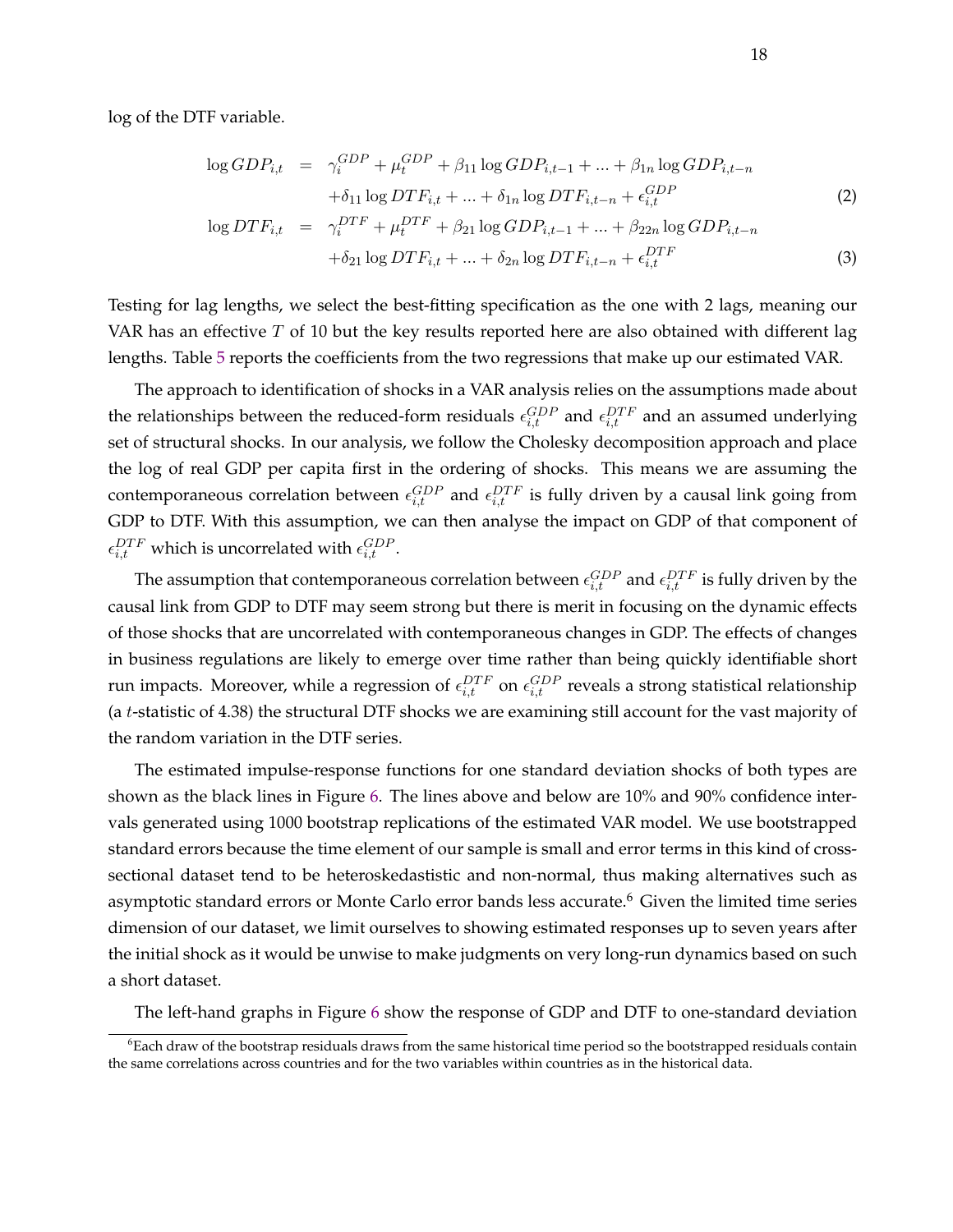shocks to GDP while the right-hand graphs show the responses to one-standard deviation shocks to DTF. As expected, a positive shock to GDP provides a boost to DTF over the time horizon we are examining. More interesting is the upper-right graph, which shows the dynamic impact on GDP of a shock to DTF. Since this is our main point of interest, we have shown this graph on its own as Figure 7. The results are fairly striking. By definition, the DTF shock has no impact on GDP in period zero (when the shock occurs) but it then has a negative impact that is estimated to only gradually fade away over time. In terms of magnitudes, we have multiplied the series by 100, so we can see from the bottom right chart in Figure 6 that the one-standard deviation shock to DTF is about 3 percentage points in size. The point estimate of the maximum reduction in GDP is estimated at 0.37 percentage points four periods after the shock, albeit the bootstrapped confidence intervals suggest a wide amount of uncertainty around this figure.

By definition, all shocks in this model are temporary, so the improvement in DTF modelled here fades away over time. However, one can use the estimated VAR coefficients to calculate the theoretical impact of a permanent shock to DTF of the same size as the initial shock modelled here. Figure 8 shows that a permanent improvement of 3 percentage points in DTF is estimated to be associated with a reduction in GDP of about 0.55 percentage points.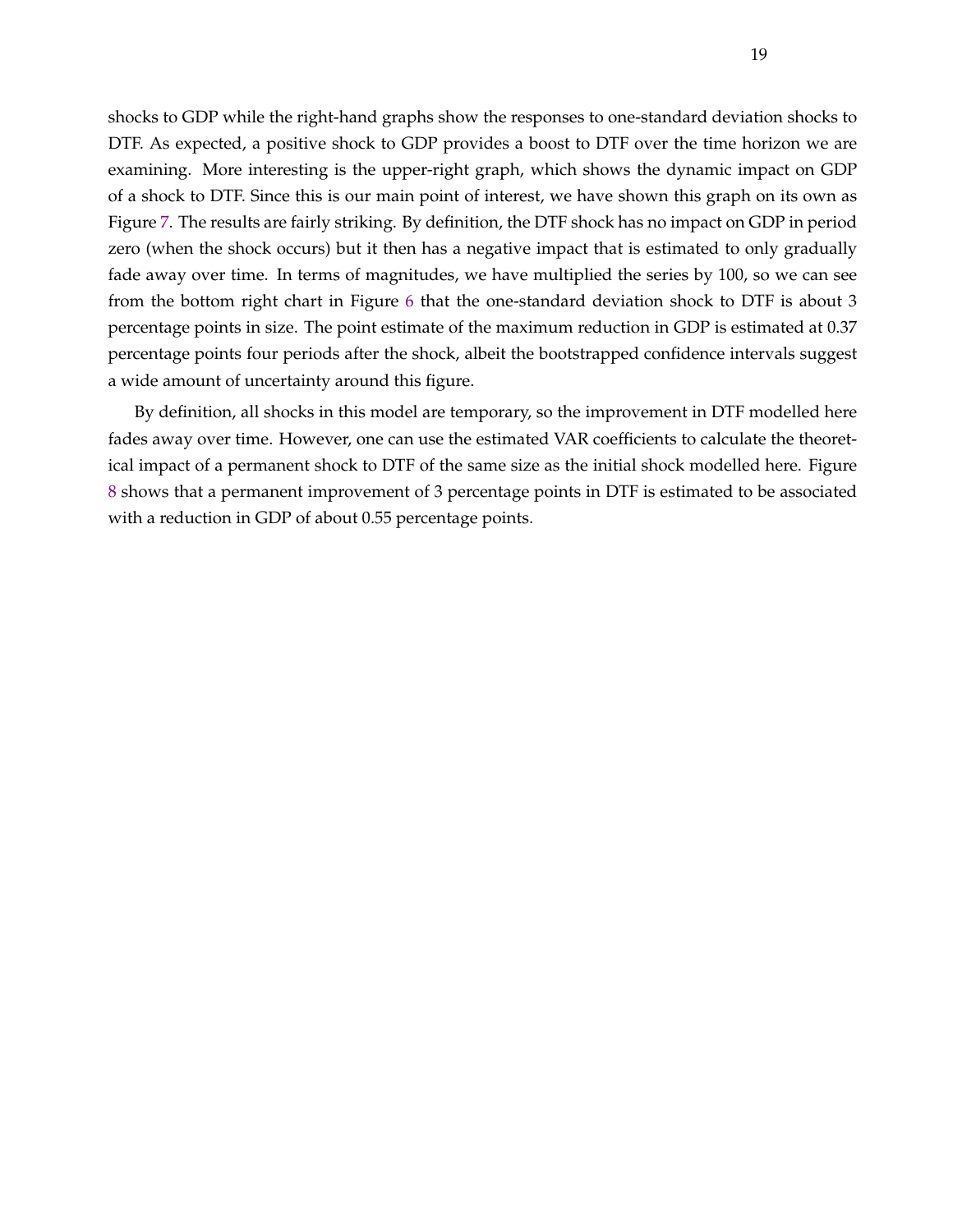|                            | (1)                     | (2)                     |
|----------------------------|-------------------------|-------------------------|
|                            | $\log$ GDP <sub>t</sub> | $\log$ DTF <sub>t</sub> |
| $GDP_{t-1}$                | $1.085***$              | $0.066***$              |
|                            | (0.025)                 | (0.023)                 |
| $GDP_{t-2}$                | $-0.226***$             | $-0.029$                |
|                            | (0.025)                 | (0.023)                 |
| $\log DTF_{t-1}$ -0.095*** |                         | $0.983***$              |
|                            | (0.028)                 | (0.026)                 |
| $\log DTF_{t-2}$           | $0.069**$               | $-0.134***$             |
|                            | (0.028)                 | (0.027)                 |
| N                          | 1980                    | 1980                    |

Table 5: VAR Regressions

Notes: Model estimated with time and country dummies.

Notes: Standard errors in parenthesis.

\*  $p < 0.1$ , \*\*  $p < 0.05$ , \*\*\*  $p < 0.01$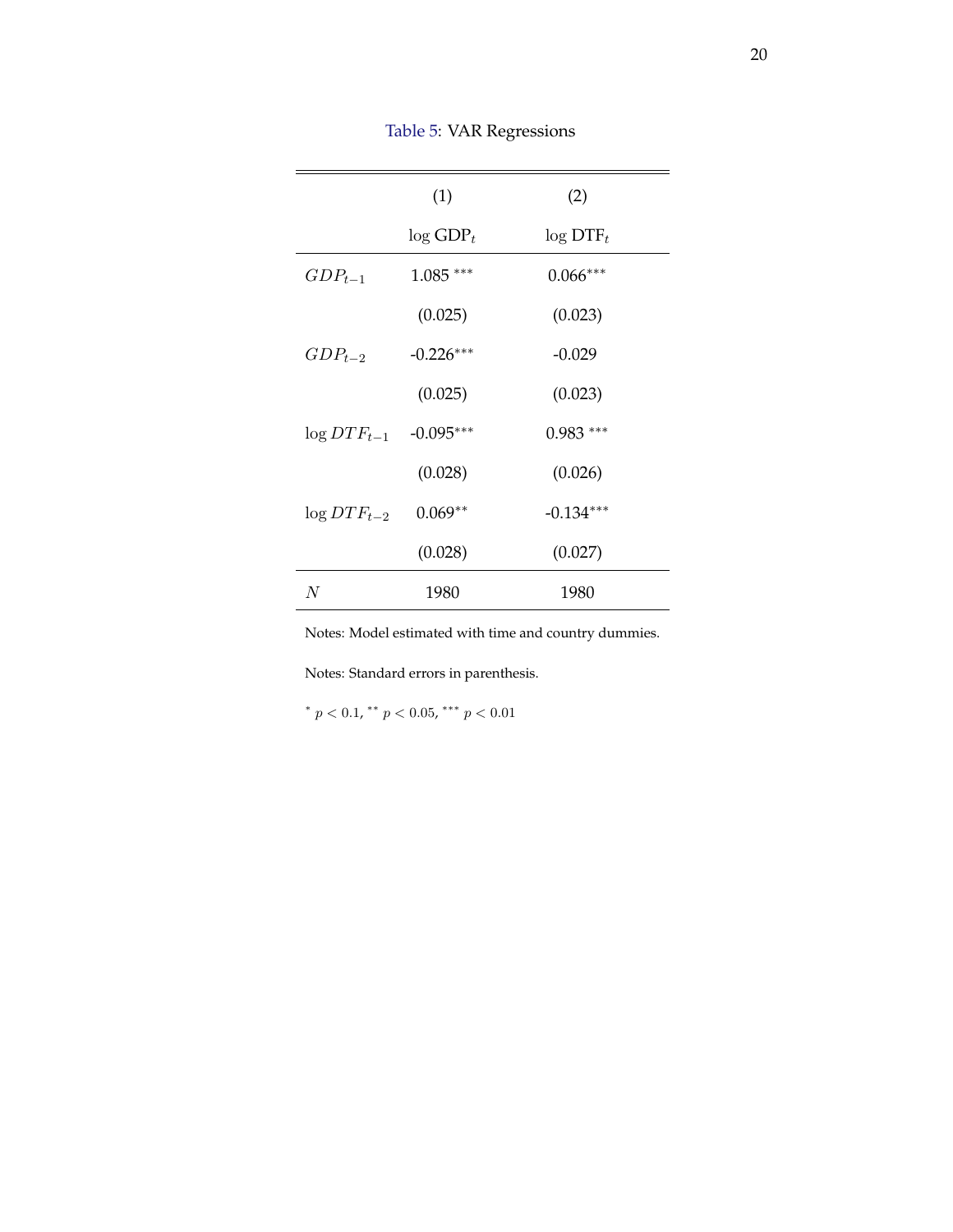

Figure 6: Impulse Responses to One Standard Deviation Shocks (Includes Bootstrapped 10% and 90% Confidence Intervals)

Figure 7: Response of the Level of GDP to a One Standard Deviation DTF Shock (Baseline Specification, Includes Bootstrapped 10% and 90% Confidence Intervals)

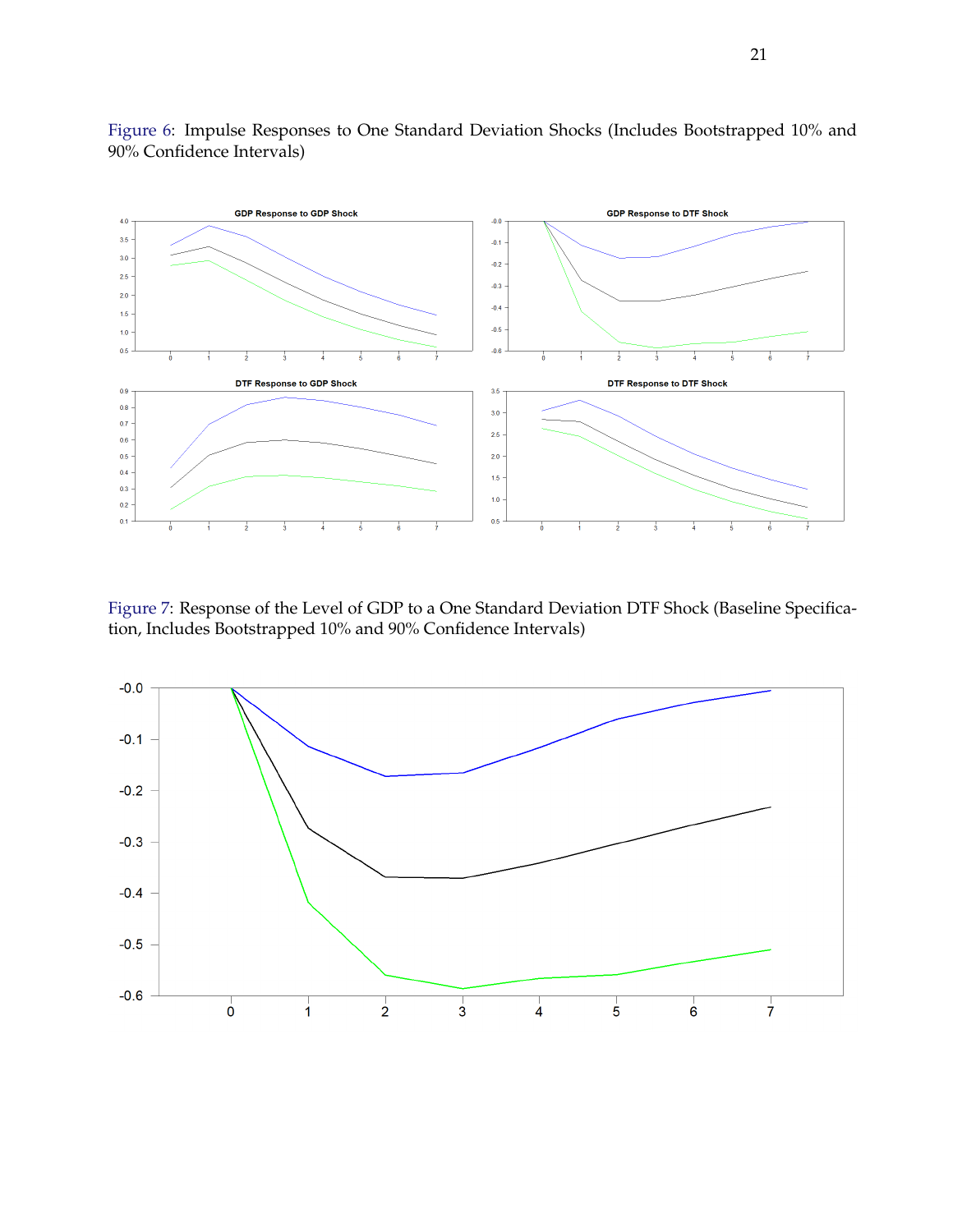

Figure 8: Response of the Level of GDP to a Permanent One Standard Deviation DTF Shock (Baseline Specification, Includes Bootstrapped 10% and 90% Confidence Intervals)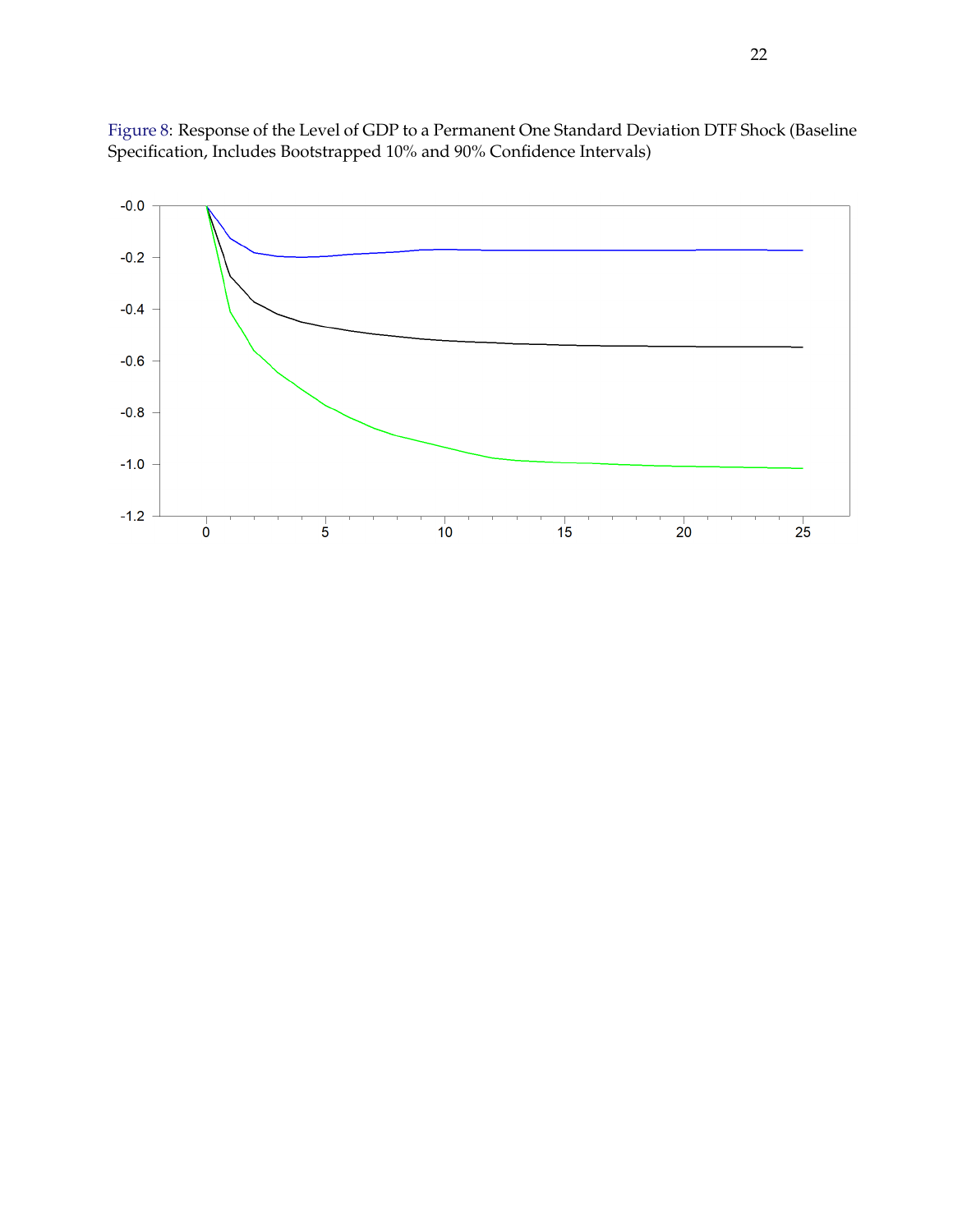#### **3.3. Growth Rate Specification**

Our estimated model assumes both variables are stationary around a trend determined by time effects. It is possible that the correct underlying model for the log of real GDP has a unit root and that perhaps the specification should best be estimated in first-difference form. We performed the panel unit root tests of Levin, Lin and Chu (2002) on both variables and these suggest strong rejections of the null that either series have unit roots. But given the relatively low power of these kinds of tests with small  $T$  samples, we decided to estimate the model in first-difference form, thus featuring the growth rates of real GDP per capital and DTF. For comparability, Figure 9 reports the estimated responses to the levels of log GDP per capita to a shock to DTF, obtained by cumulating the impulse responses for the first-difference specification. The magnitude of the estimated decline in GDP is similar to that estimated in the baseline VAR though because of the difference in specifications, it is estimated to be a permanent effect.

Figure 9: Response of the Level of GDP to a One Standard Deviation DTF Shock (Growth Specification, Includes Bootstrapped 10% and 90% Confidence Intervals)



#### **3.4. Arellano-Bond Estimation**

Beyond the possibility of unit roots, it is well known that OLS estimates of dynamic panel regressions suffer from biases when  $T$  is small. The presence of both country-specific fixed effects and lagged endogenous variables means there are a series of correlations between the error terms and explanatory variables which violate the traditional assumptions required for fixed effect OLS to be an unbiased estimator. As discussed in detail by Bond (2002), there are no easy fixes for these problems, particu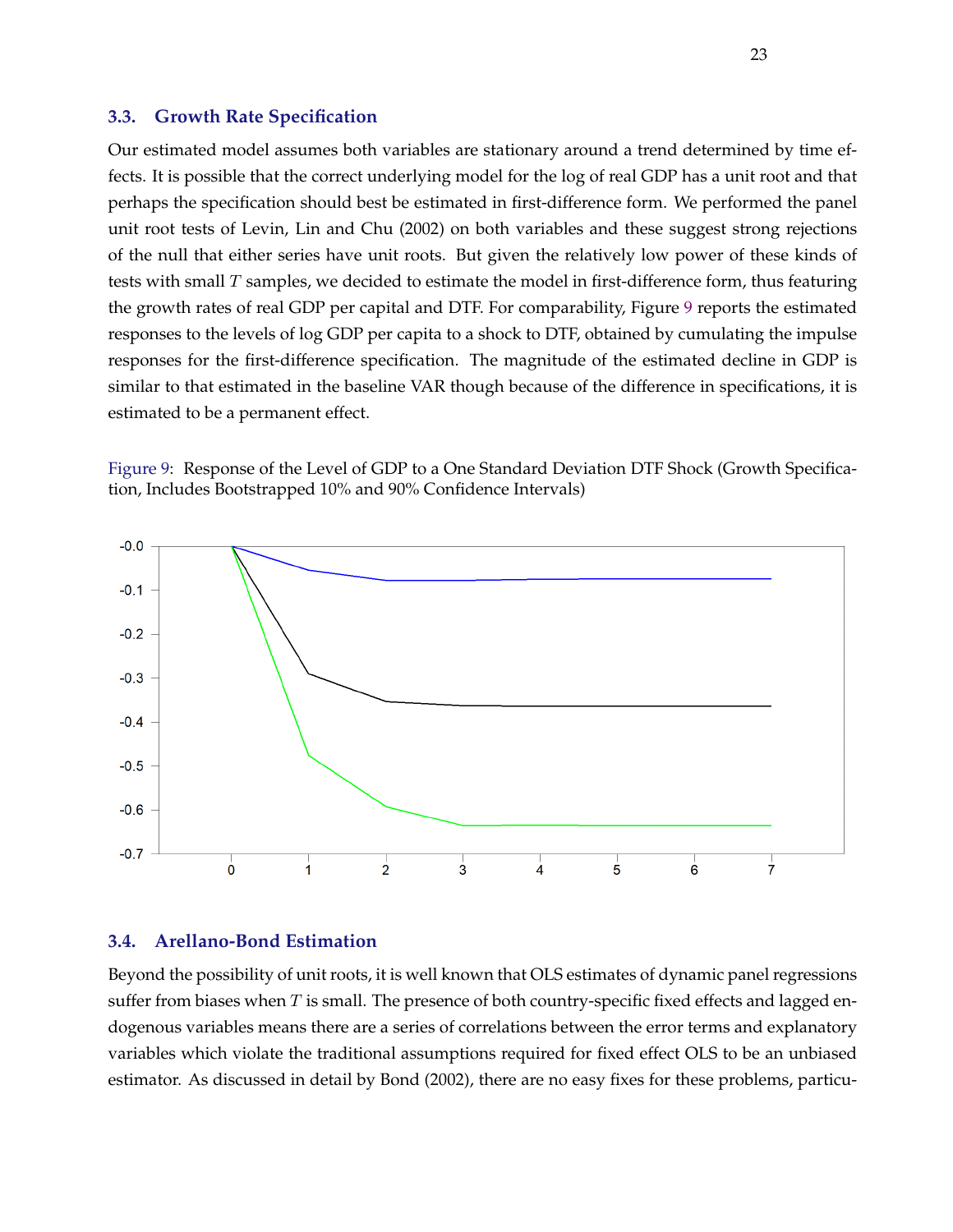larly in cases where you have highly persistent dependent variables such as the per capita GDP series used in our paper. One popular method, however, is the Arellano-Bond estimator. This estimator is based on first-differencing the basic specification and then constructing a series of instruments based on the moment conditions which state that that error terms should not be correlated with lagged levels of the explanatory variable.

Table 6 reports the estimation of our VAR specification using the Arellano-Bond method. These estimates were then used to repeat our Cholesky decomposition method and estimate the impulse reponse of GDP per capital to DTF. To maintain comparability, we estimated the impact of a unit shock to GDP and then scaled the responses using the same standard deviation of DTF shocks reported in Figure 6. As shown in Figure 10, these estimates are relatively similar to our baseline estimates in also showing a short-run negative response, though this effect fades away somewhat quicker.

|                            | (1)                     | (2)                     |
|----------------------------|-------------------------|-------------------------|
|                            | $\log$ GDP <sub>t</sub> | $\log$ DTF <sub>t</sub> |
| $GDP_{t-1}$                | $0.706***$              | $0.071***$              |
|                            | (0.033)                 | (0.014)                 |
| $GDP_{t-2}$                | $-0.087***$             | $0.037**$               |
|                            | (0.013)                 | (0.012)                 |
| $\log DTF_{t-1}$ -0.080*** |                         | $0.196***$              |
|                            | (0.023)                 | (0.012)                 |
| $\log DTF_{t-2}$           | $0.061**$               | $0.091***$              |
|                            | (0.019)                 | (0.014)                 |
| N                          | 1485                    | 1485                    |

Table 6: Arellano-Bond Estimation of the VAR Model

Notes: Model estimated with time and country dummies.

Standard errors in parentheses

\*  $p < 0.1$ , \*\*  $p < 0.05$ , \*\*\*  $p < 0.01$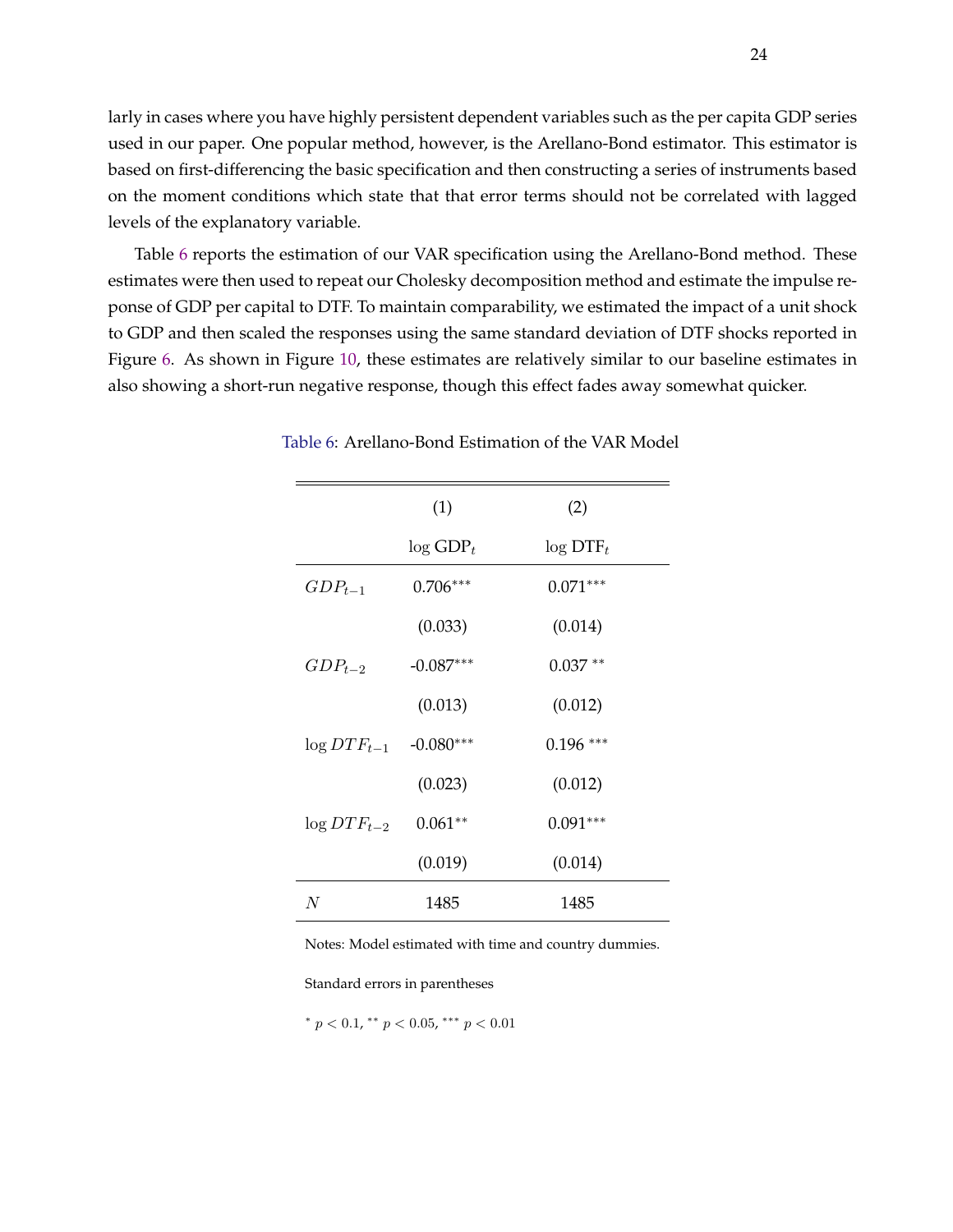

Figure 10: Response of the Level of GDP to a One Standard Deviation DTF Shock (Arellano-Bond Estimation, Includes Bootstrapped 10% and 90% Confidence Intervals)

#### **3.5. Local Projection Estimates**

The local projection methodology introduced by Jorda (2005) has been commonly used in recent years to estimate impulse responses without having to take a stance on all the parameters governing the dynamics of the variables at hand. We employed this method to estimate impulse responses to a DTF shock as follows. For  $j = 1, ...6$ , we estimated

$$
\log GDP_{i,t+j} = \gamma_i + \mu_t + \beta^j \log DTF_t + \sum_{k=1}^2 \theta \log DTF_{t-1} + \sum_{k=0}^2 \theta \log GDP_{t-1}
$$
 (4)

and then use  $\beta^j$  to measure the impulse response to a DTF shock after j periods. The inclusion of contemporanous GDP in the regression specification means, as in our baseline VAR, we are not attributing any contemporaneous effect on GDP of changes in DTF. The estimated standard errors on  $\beta^j$  are used to construct confidence intervals of the same size as the bootstrapped intervals shown earlier. The results are shown in Figure 11. This is not our preferred method for estimating these impulse responses. With a  $T$  of 12, we can only use a small fraction of the time dimension of the data set to estimate the longer-dated impulse responses. It is also likely that the standard errors from these regressions are inaccurate due to small sample bias problems. However, the size and pattern of the estimates are similar to those obtained from our baseline VAR.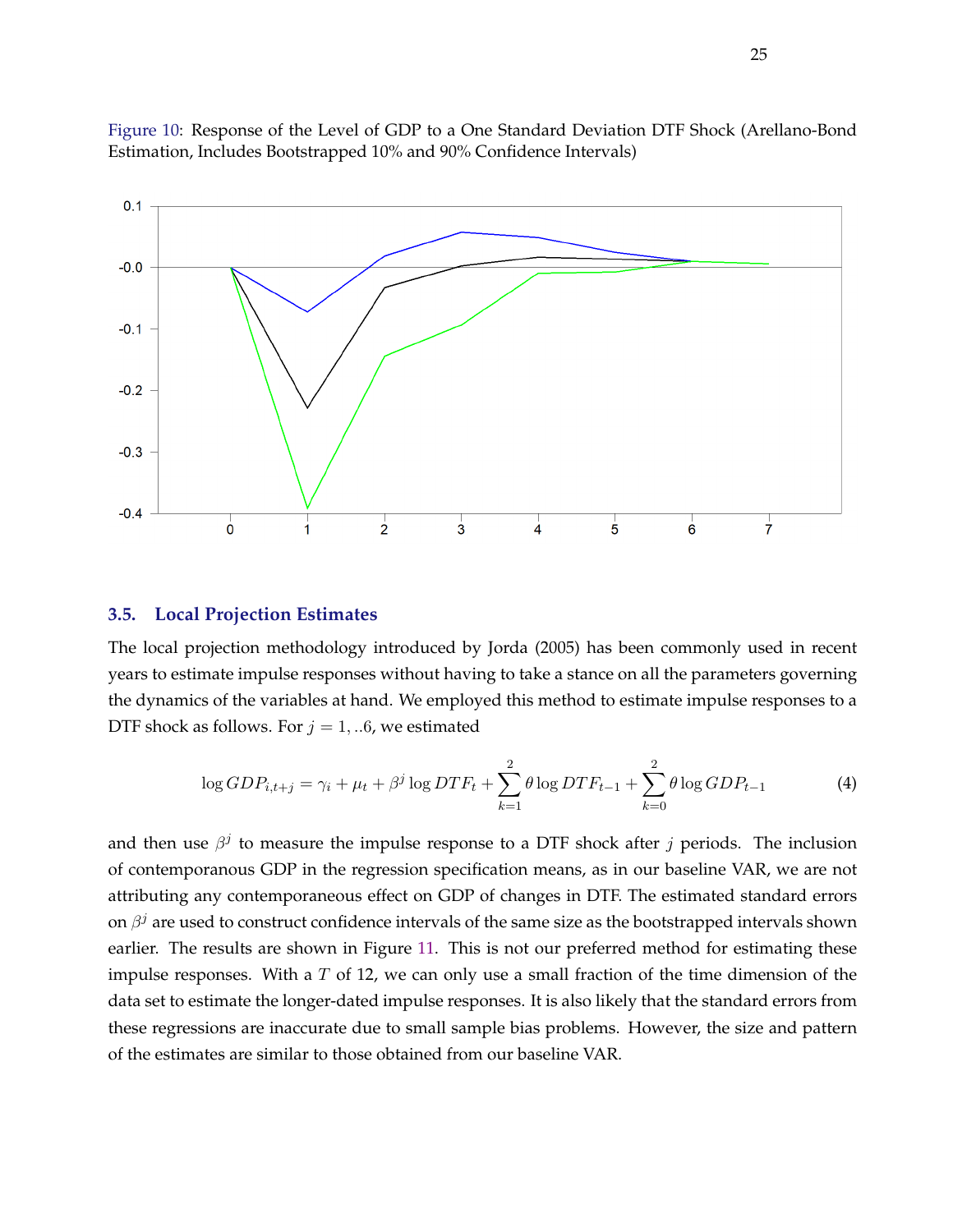Figure 11: Response of the Level of GDP to a One Standard Deviation DTF Shock (Local Projection Estimation, Model Includes Two Lags of GDP and DTF, Includes 10% and 90% confidence intervals based on estimated Newey-West standard errors)

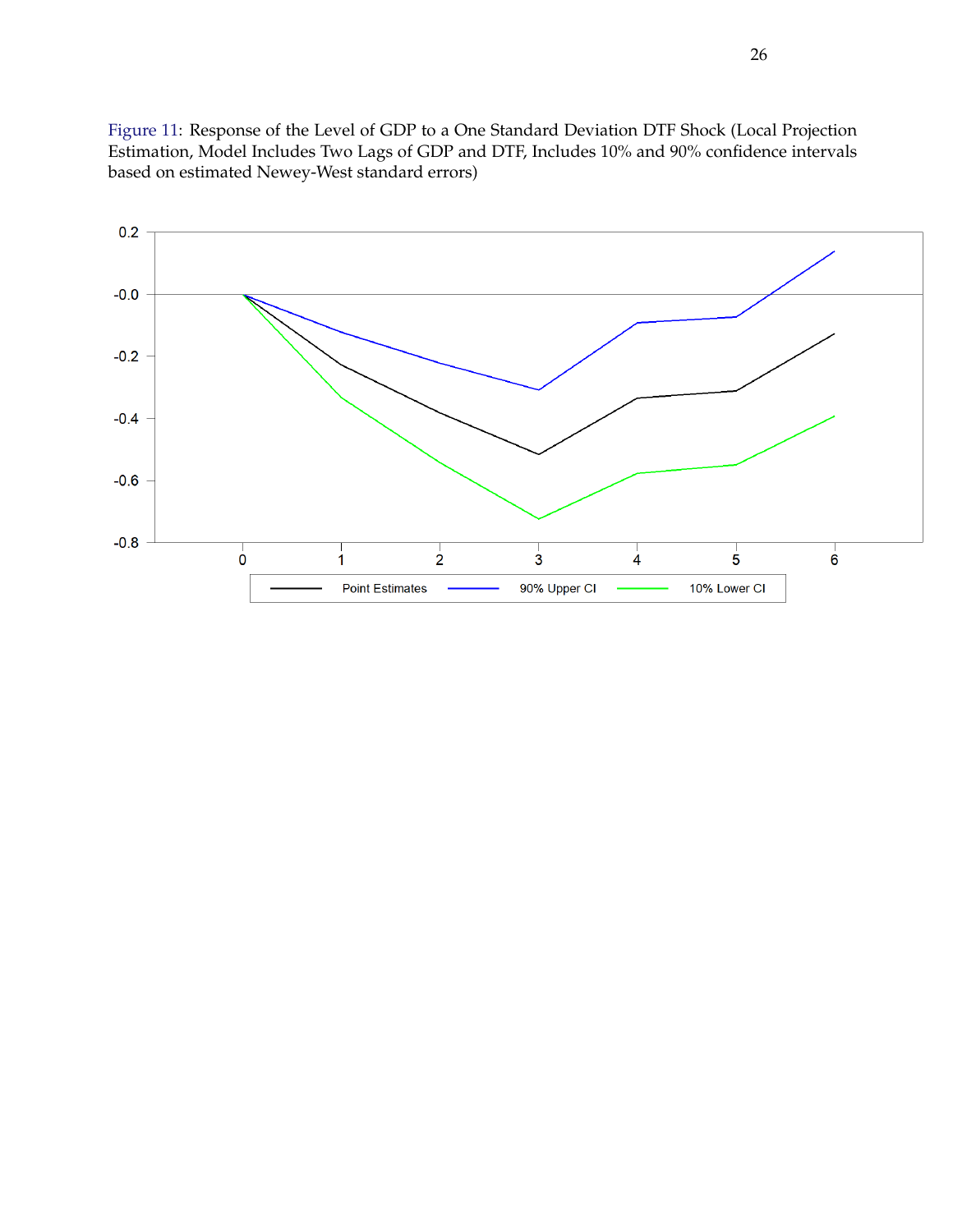### **3.6. Alternative Measures of Real GDP**

One possible explanation is that we are using an inadequate measure of real GDP. It is well known, for example, that movements in the real GDP measures in the WDI do not always correlate well with the movements in the real GDP measures produced by the Penn World Tables.<sup>7</sup> Our measure of GDP does not attempt to make any PPP-related adjustments. Table 7, however, shows that the coefficients from the regression for real GDP in VAR are similar when using two alternative measures: real GDP from the Penn World Tables and the WDI's PPP-adjusted measure of real GDP. The key driver of the negative short-run effect is of a shock to DTF is the negative coefficient on the first lag of DTF and this finding is robust across all three measures. Figures 12 and 13 repeat the VAR impulse response analysis for the impact of DTF shocks on real GDP using the two different measures of real GDP. Both charts back up the conclusions from the previous analysis that shocks to DTF are followed by a negative impact on GDP.

# **3.7. Using Rank Instead of DTF**

We described a number of reasons above why we believe the DTF measure we are using is more appropriate for a panel data analysis the impact of changes in the ease of doing business. The DTF scores are the true indicators underlying the rankings and, as such, one could consider the rankings to be a transformation of the original data that obscure information rather than assist.

Still, one could be suspicious that our specially-constructed DTF time series is somehow responsible for the results that we have found. Figure 14 shows, however, that if we repeated our analysis using the ease of doing business rank that has been used in other studies, the same results are effectively obtained. A one-standard deviation positive shock to a country's *Doing Business* rank (meaning the country's DTF score is worsening) produces an estimated temporary improvement in real GDP, with the estimated magnitudes being similar to those estimated with the DTF analysis.

 $^7$ See Ram and Ural (2014)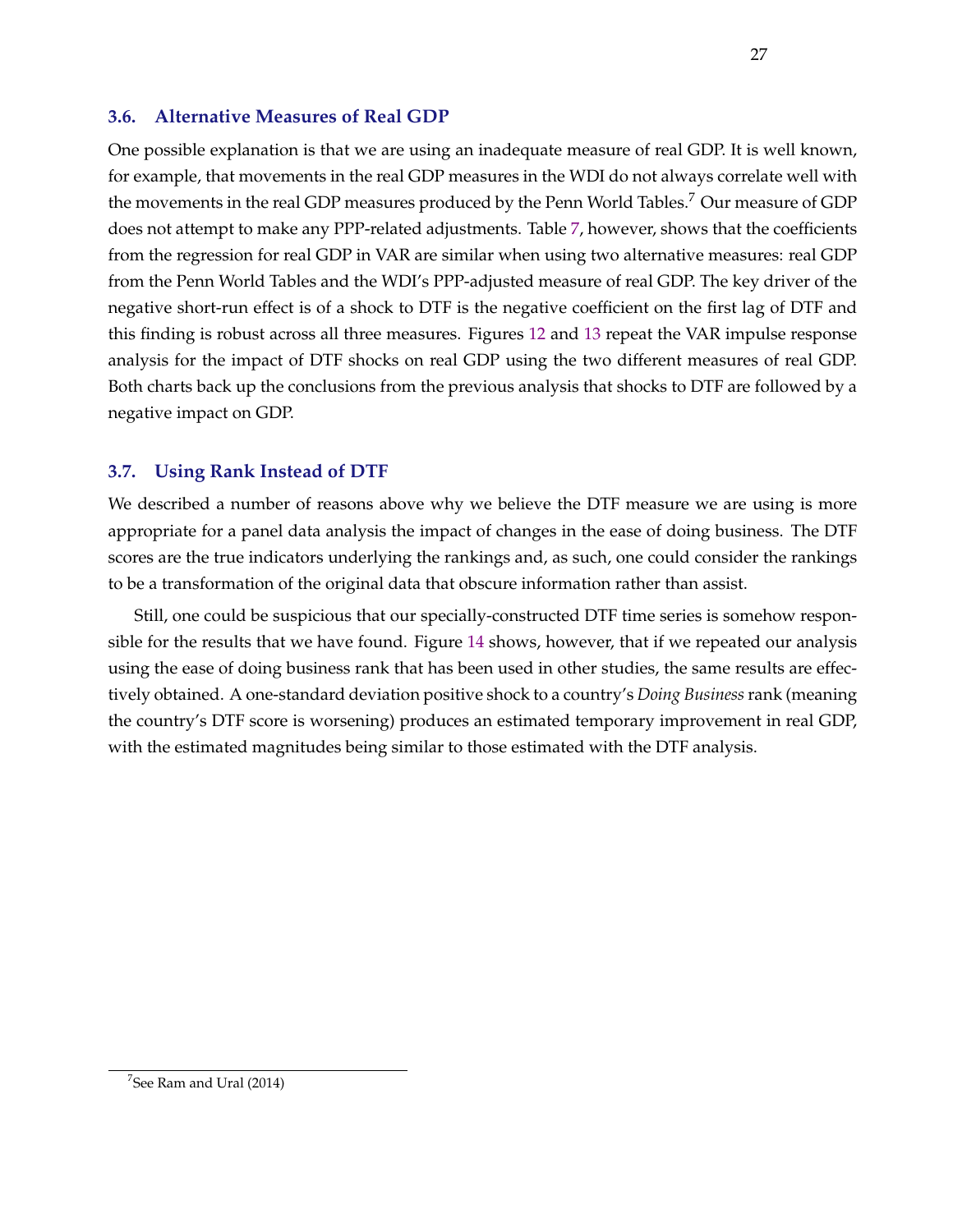|                            | (1)             | (2)                     | (3)                     |
|----------------------------|-----------------|-------------------------|-------------------------|
|                            | $\log$ GDP $_t$ | $\log$ GDP <sub>t</sub> | $\log$ GDP <sub>t</sub> |
|                            | <b>WDI</b>      | PPP                     | <b>PWT</b>              |
| $\log GDP_{t-1}$           | $1.085***$      | $1.100***$              | $0.979***$              |
|                            | (0.025)         | (0.025)                 | (0.033)                 |
|                            |                 |                         |                         |
| $\log GDP_{t-2}$ -0.226*** |                 | $-0.241***$             | $-0.177***$             |
|                            | (0.024)         | (0.024)                 | (0.045)                 |
|                            |                 |                         |                         |
| $\log DTF_{t-1}$           | $-0.095***$     | $-0.096***$             | $-0.220***$             |
|                            | (0.028)         | (0.028)                 | (0.047)                 |
|                            |                 |                         |                         |
| $\log DTF_{t-2}$           | $0.069**$       | $0.068**$               | $0.183***$              |
|                            | (0.028)         | (0.029)                 | (0.044)                 |
|                            |                 |                         |                         |
| $\boldsymbol{N}$           | 1980            | 1980                    | 1188                    |

Table 7: VAR Regression for log GDP with Alternative Measures of GDP

Notes: Model estimated with time and country dummies.

Standard errors in parentheses

\*  $p < 0.1$ , \*\*  $p < 0.05$ , \*\*\*  $p < 0.01$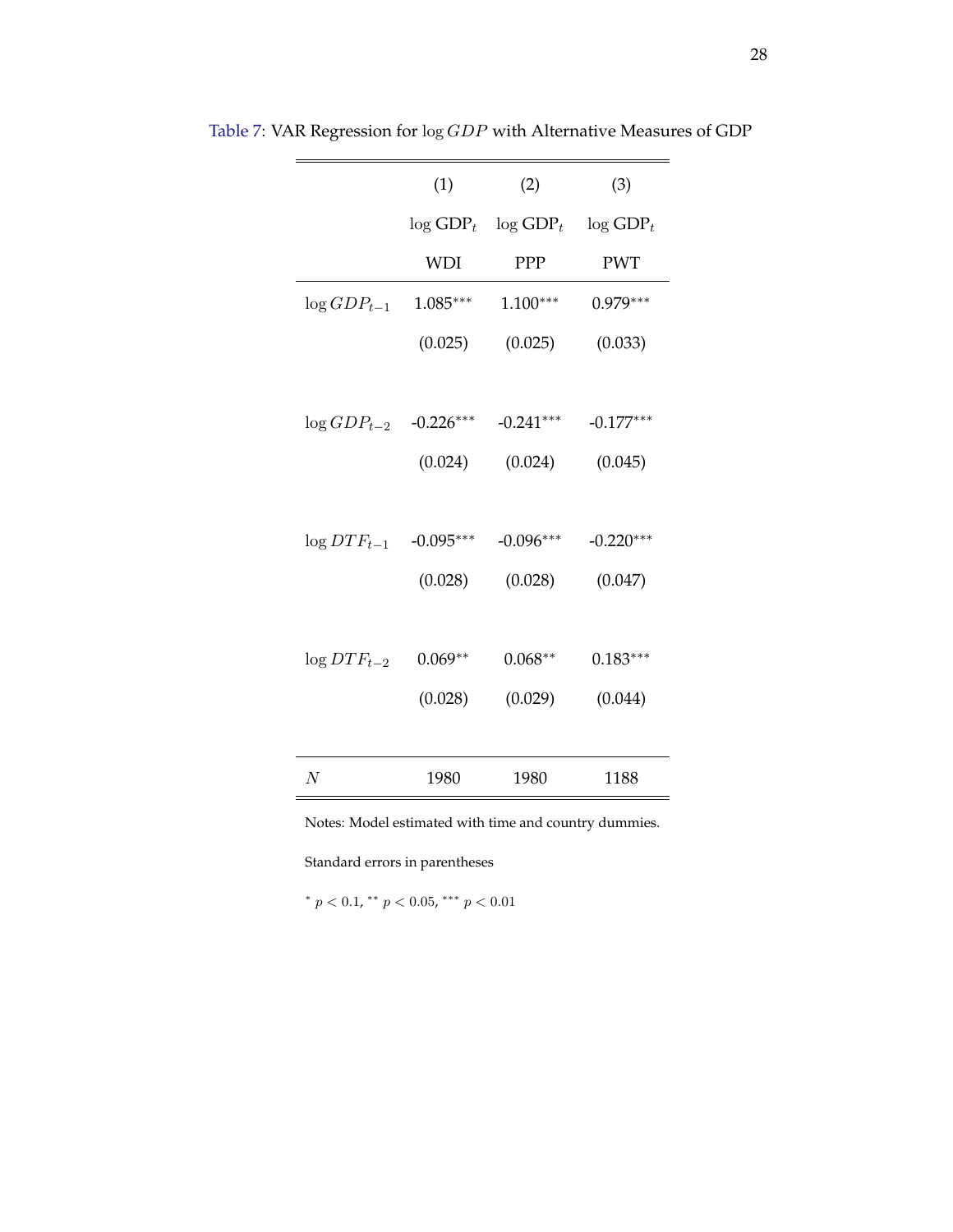

Figure 12: Impulse Responses of GDP to a One Standard Deviation Shock to DTF Using PPP-Adjusted GDP (Includes Bootstrapped 10% and 90% Confidence Intervals)

Figure 13: Impulse Responses of GDP to a One Standard Deviation Shock to DTF Using Penn World Tables GDP (Includes Bootstrapped 10% and 90% Confidence Intervals)

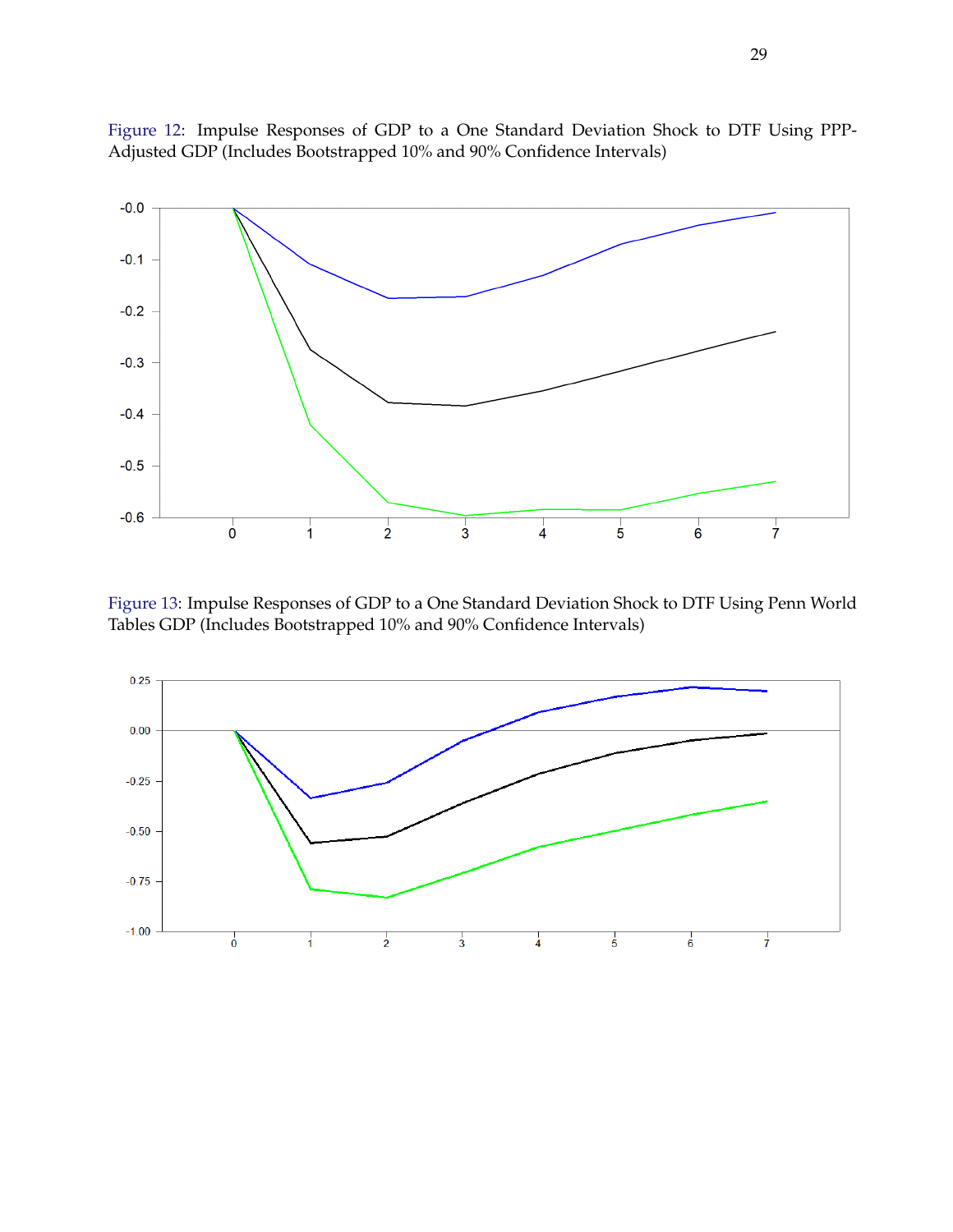

Figure 14: Impulse Responses of GDP to a One Standard Deviation Shock to Doing Business Rank (Includes Bootstrapped 10% and 90% Confidence Intervals)

#### **3.8. Effect on Components of GDP**

One question raised by our results is how are they reflected in the reponse of the various subcomponents of GDP. One possible explanation for the negative effects of improvements in DTF could be that business-friendly reforms tend to be introduced by conservative governments that are simultaneously cutting public expenditure, so there is a short-run negative impact on GDP due to Keynesian aggregate demand effects. To assess whether this is what is driving the results, Figure 15 shows the results from running our VAR model replacing GDP with expenditure sub-components for consumption, investment and government spending on goods and services. The results do show a point estimate of an immediate reduction in government spending but this is not statistically significant and this is followed by a significant increase in government spending a few years later. The response of investment is estimated to be positive but statistically insignificant. Thus, our results are driven by a negative impulse response of consumption to improvements in DTF. This itself will of course be driven by the overall reduction in GDP, so no clear causal story emerges from looking at these sub-components.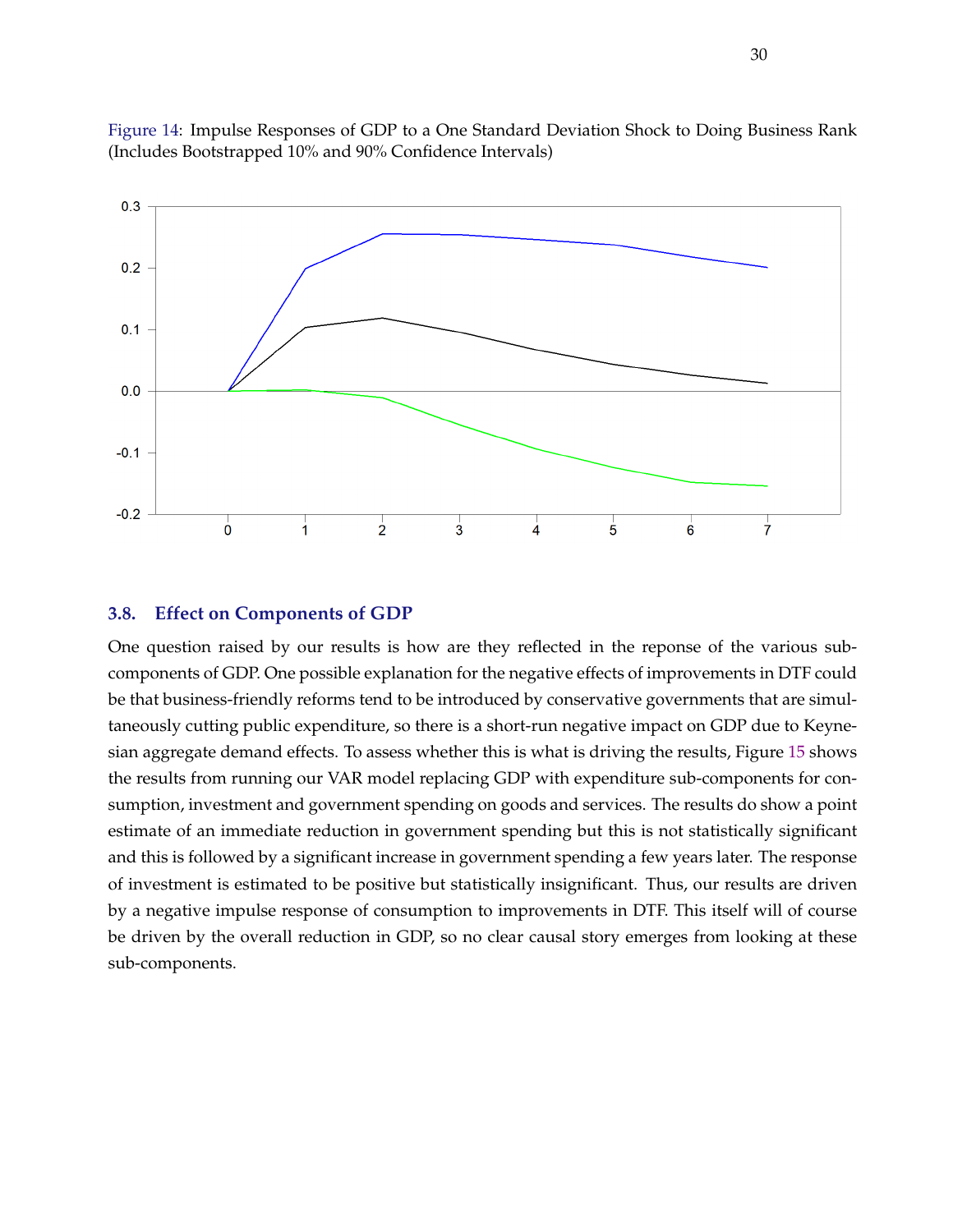#### **3.9. Alternative Cholesky Decomposition**

Recognizing the likely seriousness of the endogeneity problem whereby higher levels of GDP per capita likely improve *Doing Business* scores, we have focused on shocks to DTF that are uncorrelated contemporaneously with shocks to GDP. It is possible that this methodology understates the impact of improvements in the ease of doing business because it discounts potential positive contemporaneous impacts. For completeness, we thus report the results for the alternative identification—with DTF ordered first and the contemporaneous correlation being attributed to DTF immediately impacting GDP—in Figure 16.

As expected, given the contemporaneous correlation of the residuals, the estimated impact of the effect of an improvement in DTF is positive and statistically significant. However, the point estimates for the second and subsequent periods are negative, though not statistically significant. This suggests that even if we can interpret the contemporaneous correlation between GDP and changes in the *Doing Business* as a causal effect running from the DTF score to GDP, the short-run positive impact seems to disappear quickly.

#### **3.10. Using Sub-Components of the DTF Score**

We have also repeated our analysis by replacing the overall DTF score with its various sub-components to assess whether our puzzling findings are driven by particular components of the overall measure. Figure 17 reports that point estimates for impulse responses to improvements in the sub-component indicators are negative over our horizon of seven years for almost all of the indicators. For four of these sub-components, the confidence intervals suggest significant negative effects at various horizons, while the other negative point estimates are not reported as statistically significant.

#### **3.11. Sub-Samples of Different Countries**

An obvious question is whether our results are driven by a particular sub-set of the countries our sample. One quick way to assess this possibility is to split the sample according to GDP per capita. We have split the sample into quartiles based on the level of initial GDP per capita in the sample. Figure 18 reports the results for the bottom, second, third and top quartiles. Only for the top quartile of income levels do we see evidence of a clear positive impact of improvements in DTF. For the other samples, the point estimates are mainly negative, though there are fewer statistically significant effects relative to the batch of full-sample estimates reported above. This is to be expected because the bootstrap methodology for constructing error bands replicates the underlying sampling distribution and with smaller samples there will be more sampling-related error.

We also considered other country-related sample splits, such as dividing countries according to their scores on the World Bank's Governance Matters indicators or Transparency International's corruption perceptions index but these splits did not show any systematic patterns.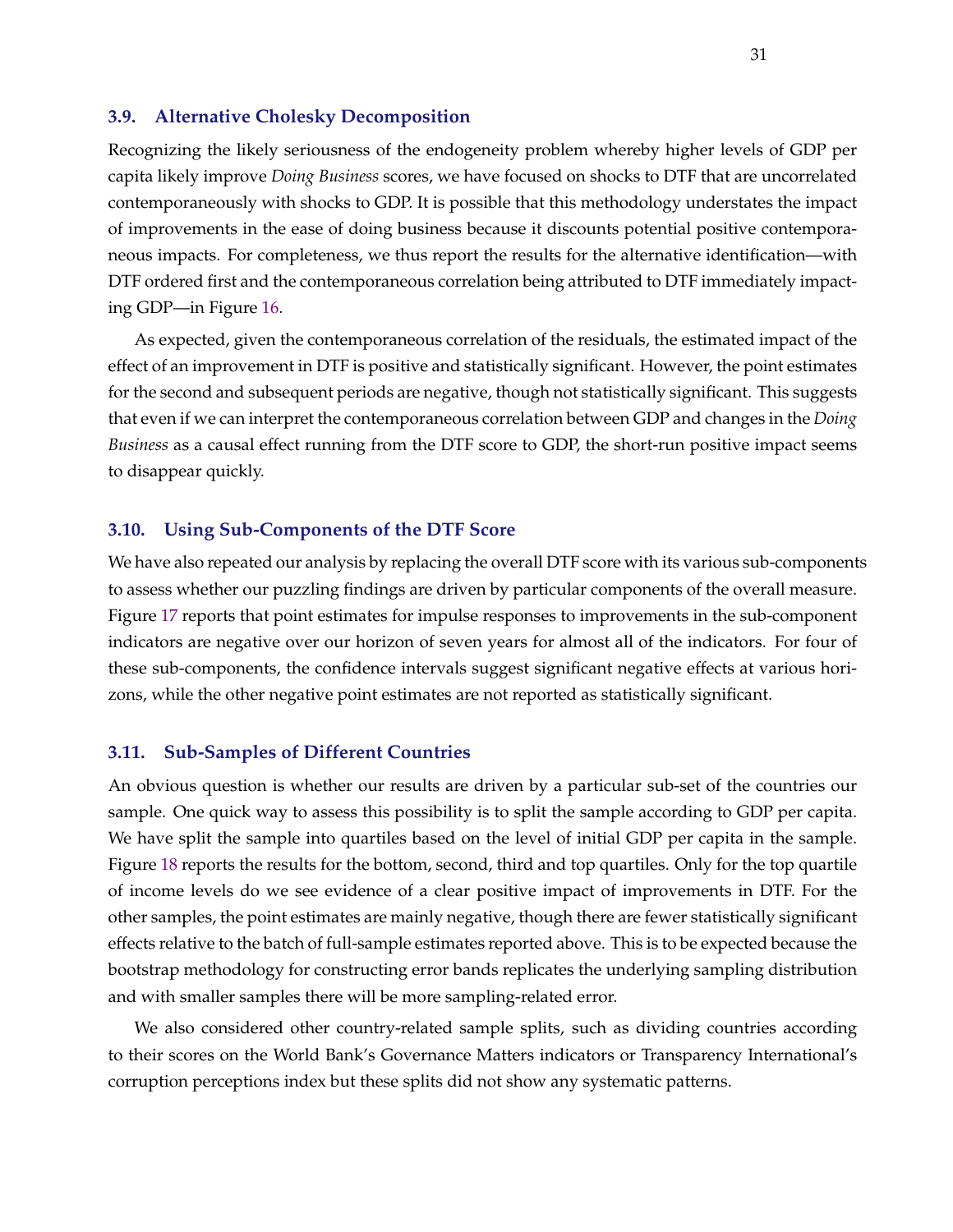

Figure 15: **Impulse Responses of components of GDP to a One Standard Deviation Shock to DTF (Includes Bootstrapped 10% and 90% Confidence Intervals)**

(c) Effect on Government Spending

Figure 16: Impulse Responses of GDP to a One Standard Deviation Shock to DTF Using Alternative Causal Ordering with DTF Ordered First (Includes Bootstrapped 10% and 90% Confidence Intervals)

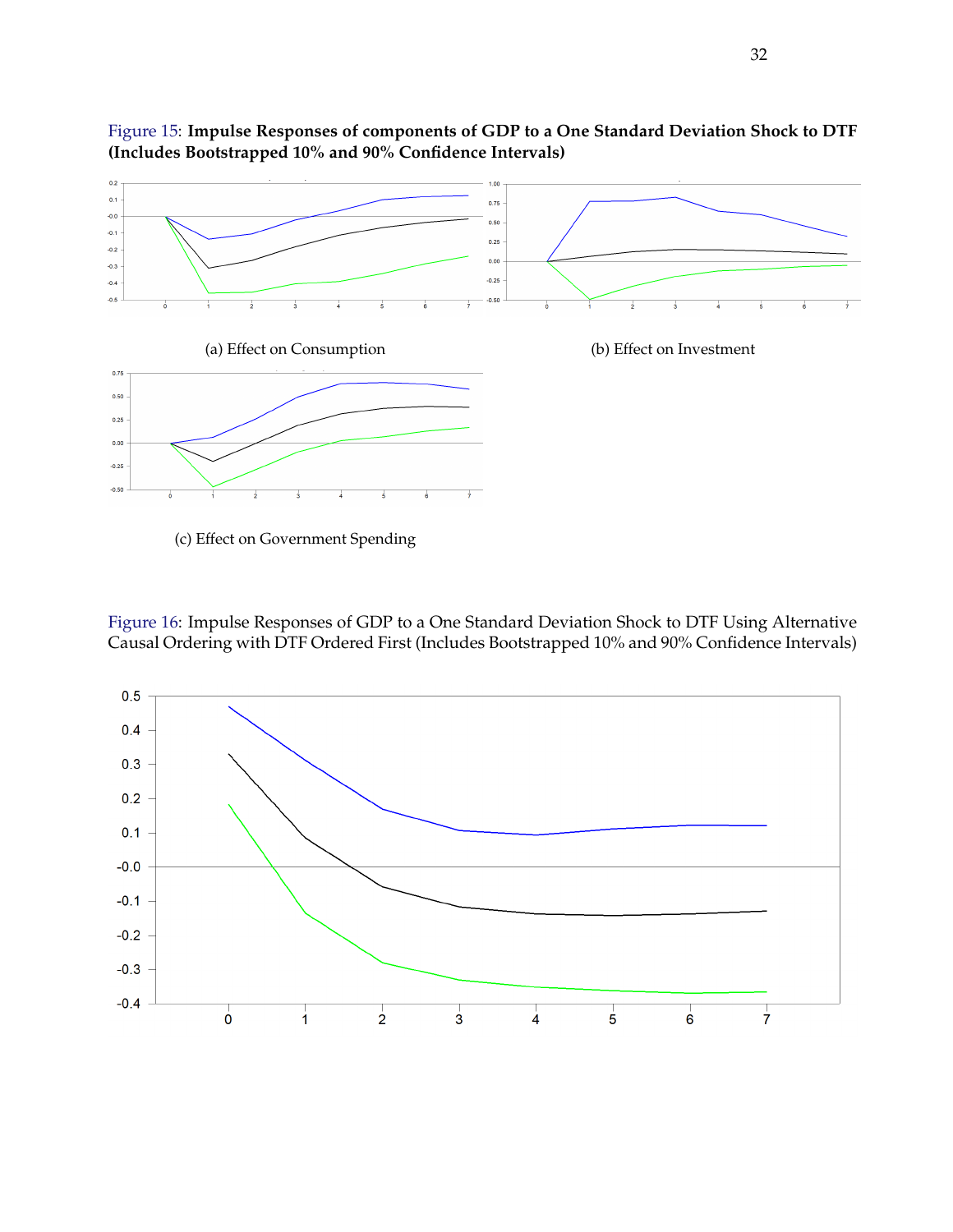



(i) Registering Property

 $-0.25$ 

 $\overline{\bullet}$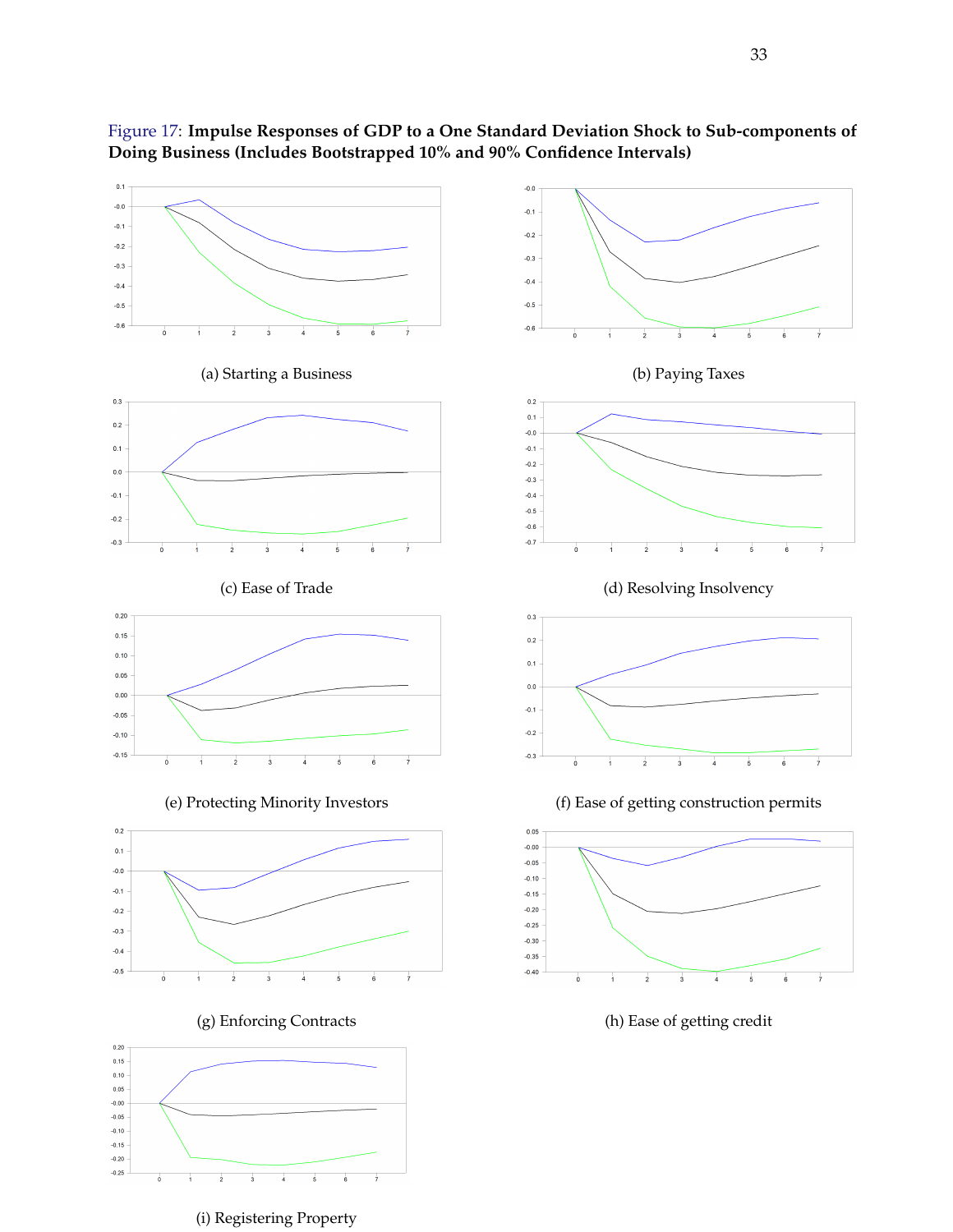

Figure 18: **Impulse Responses of GDP to a One Standard Deviation Shock to DTF for four Quartiles of GDP Per Capita (Includes Bootstrapped 10% and 90% Confidence Intervals)**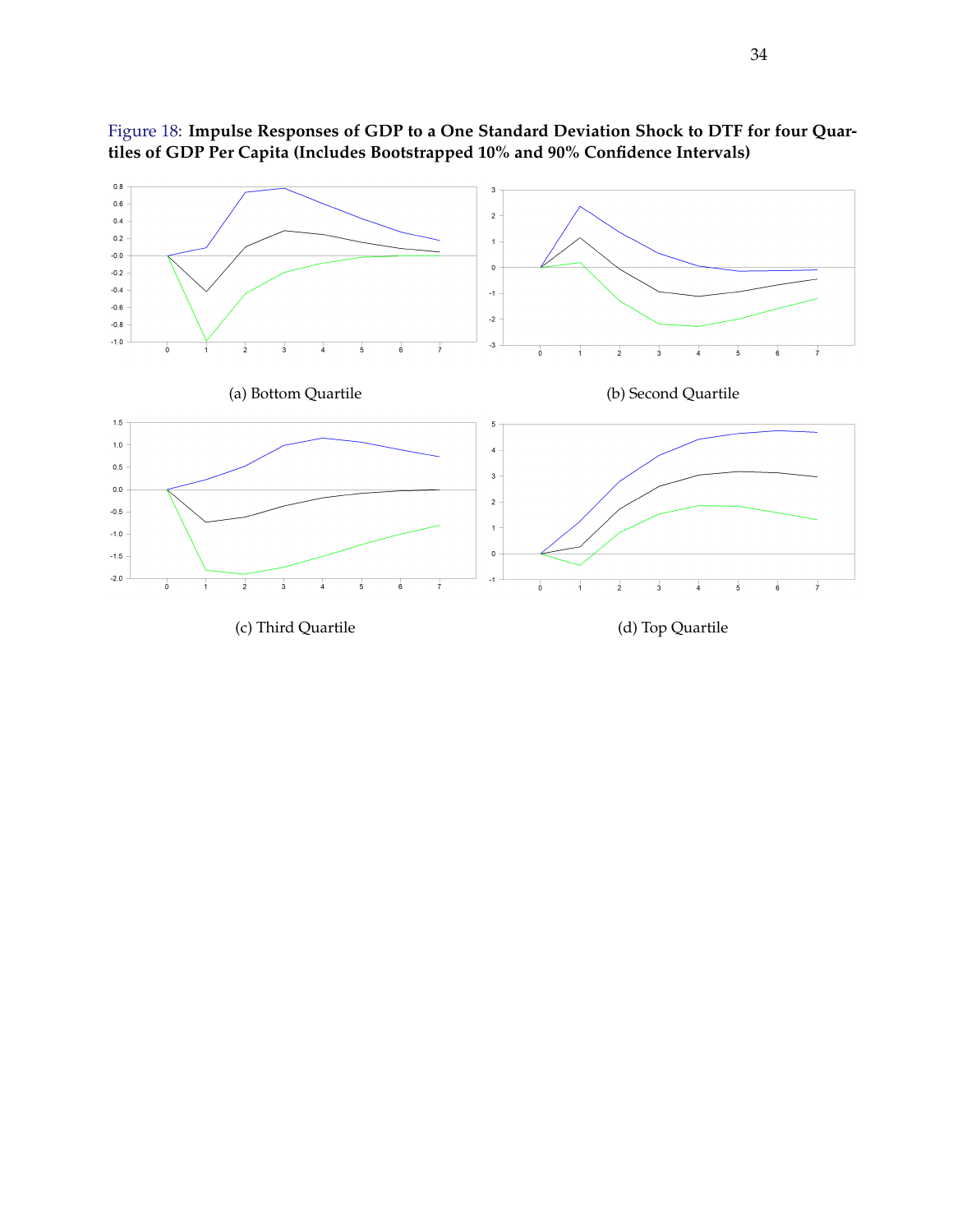# **4. Conclusions**

In light of previous findings, we find the results reported here to be somewhat surprising. However, we believe the methodology of using within-country time series variation to assess the effect of changes in the ease of doing business is a valid one and the results turn out to be robust across a wide range of different specifications, data types and estimators.

This raises an obvious question: Why do we find that improvement in the ease of doing business appear to have had a negative effect on GDP? One possibility is that the widespread focus in the developing world on the *Doing Business* indicators has perhaps had a negative effect, with those countries that have had the best improvements in their DTF scores being countries that have focused on box-ticking exercises to improve their ranking rather than substantive reforms. Another possibility is that implementing improvements in business environment takes take time to have a positive impact—more time than the short time element in our analysis can pick up—and our findings are picking up some shorter-run disruptions that stem from reforms that ultimately have a positive effect. A final possibility is that the *Doing Business* indicators do not do a very good job at measuring the ease of doing business. As noted above, there is a relatively low cross-sectional correlation between the *Doing Business* indicators and comparable estimates from occasional surveys such as the World Bank's *Enterprise Surveys*.

A final important qualifier to our results is that they clearly can only be considered representative of the sample that we have examined here. It may simply be that the period under investigation in this paper is unrepresentative of the general relationship between the business environment. Certainly, we believe that further investigation of the findings reported here is warranted.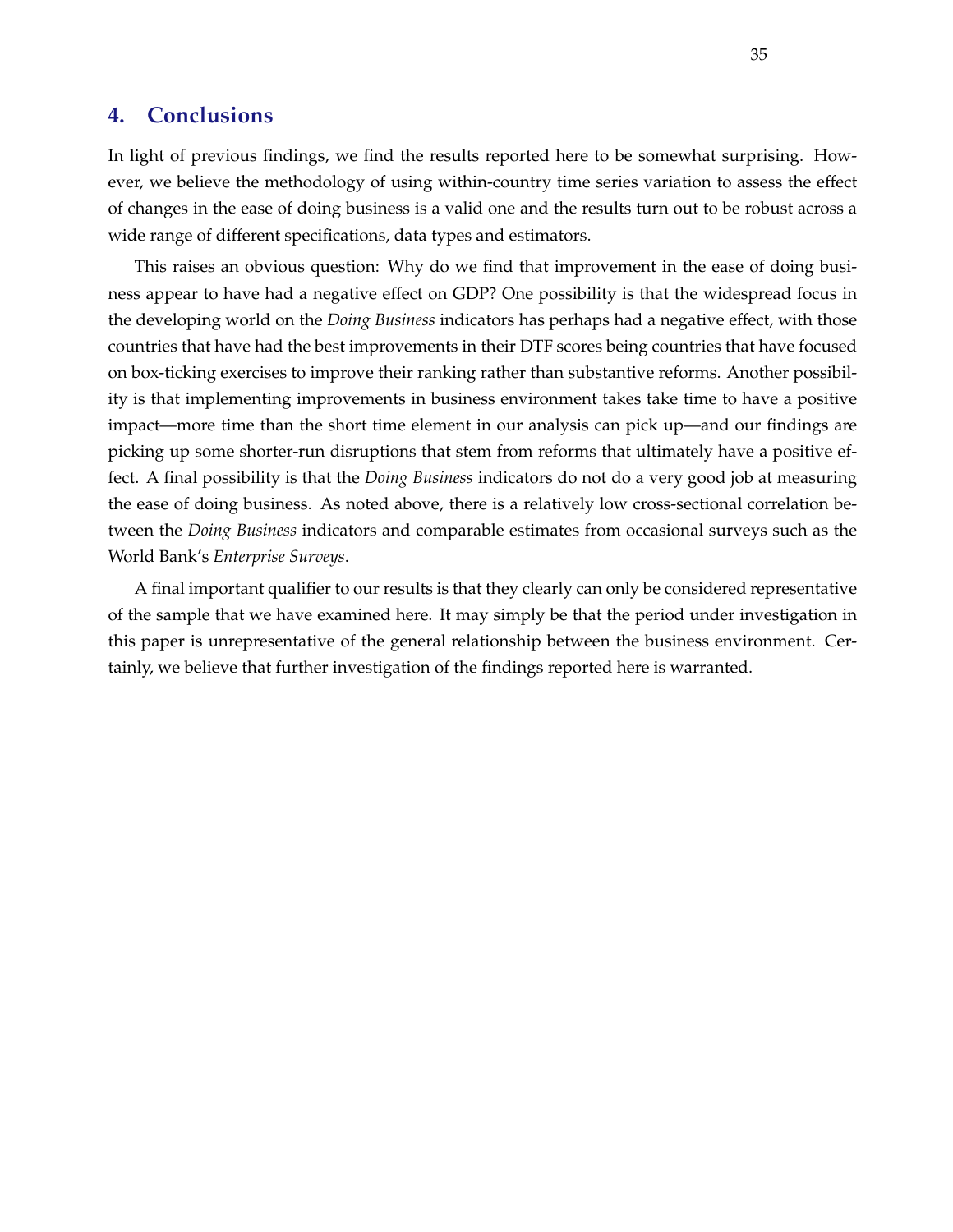# **References**

- [1] Acemoglu, Daron, Simon Johnson, and James A. Robinson (2001). "The Colonial Origins of Comparative Development: An Empirical Investigation," *American Economic Review* Voulme 91(5), 1369–1401.
- [2] Arrunada, Benito (2007). "Pitfalls to Avoid When Measuring Institutions: Is Doing Business Damaging Business?," *Journal of Comparative Economics*, Volume 35, pages 729-747.
- [3] Besley, Timothy (2015). "Law, Regulation, and the Business Climate: The Nature and Influence of the World Bank Doing Business Project," *Journal of Economic Perspectives*, Volume 29, Summer, pages 99-120.
- [4] Bond, Stephen (2002). "Dynamic Panel Data Models: A Guide to Micro Data Methods and Practice," *Portuguese Economic Journal*, Volume 1, pages 141162.
- [5] Djankov, Simeon (2016). "Correspondence The Doing Business Project: How It Started," *Journal of Economic Perspectives*, Volume 30, pages 247-248.
- [6] Djankov, Simeon, Caralee McLiesh, and Rita Maria Ramalho (2006). "Regulation and Growth," *Economics Letters*, Volume 92, 395-401.
- [7] Freund Caroline and Bineswaree Bolaky (2008). "Trade, Regulations, and Income," *Journal of Development Economics*, Volume 87, pages 309-321.
- [8] Gillanders, Robert and Karl Whelan (2014). "Open For Business? Institutions, Business Environment and Economic Development," *Kyklos*, Volume 67(4), pages 535-558.
- [9] Hall, Robert E., and Charles I. Jones (1999). "Why Do Some Countries Produce So Much More Output Per Worker Than Others?," *Quarterly Journal of Economics*, Volume 114, pages 83-116.
- [10] Hallward-Driemeier, Mary and Lant Pritchett (2015). "How Business Is Done in the Developing World: Deals versus Rules," *Journal of Economic Perspectives*, Volume 29, pages 121-140.
- [11] Islam, Nazrul (1995). "Growth Empirics: A Panel Data Approach," *Quarterly Journal of Economics*, Volume 110, pages 1227-70.
- [12] Johnson, Simon, William Larson, Chris Papageorgiou, and Arvind Subramanian (2013). "Is Newer Better? Penn World Table Revisions and Their Impact on Growth Estimates." *Journal of Monetary Economics*, Volume 60, pages 255-274.
- [13] Jorda, Oscar (2005). "Estimation and Inference of Impulse Responses by Local Projections," *American Economic Review*, Volume 95, pages 161-182.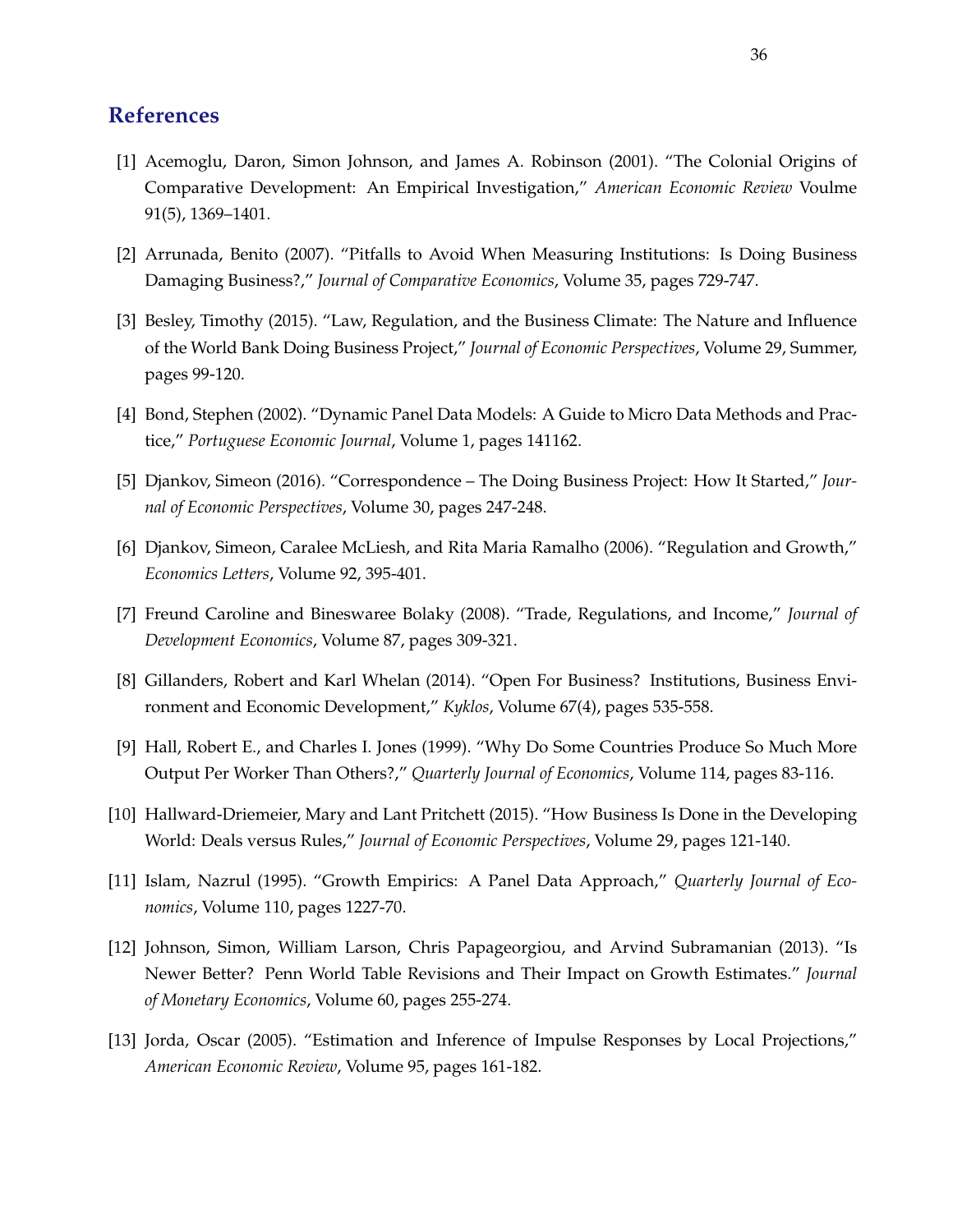- [14] Kar, Sabyasachi, Lant Pritchett, Spandan Roy and Kunal Sen (2019). Doing Business in a Deals World: The Doubly False Premise of Rules Reform. Effective States and Inclusive Development Research Centre (ESID) working paper, University of Manchester.
- [15] Kelly, Morgan (2019). The Standard Errors of Persistence, CEPR Discussion Paper Number 13783.
- [16] Lawless, Martina (2013). "Do Complicated Tax Systems Prevent Foreign Direct Investment?," *Economica*, Volume 80, pages 1-22.
- [17] Levin, Andrew, Chien-Fu Lin and Chia-Shang James Chu (2002). "Unit Root Tests in Panel Data: Asymptotic and Finite-Sample Properties," *Journal of Econometrics*, Volume 108, pages 124.
- [18] Norback, Pehr-Johan, Lars Persson and Robin Douhan (2014). "Entrepreneurship Policy and Globalization," *Journal of Development Economics*, Volume 110, pages 22-38.
- [19] Ram, Rati and Secil Ural (2014). "Comparison of GDP Per Capita Data in Penn World Table and World Development Indicators," *Social Indicators Research*, Volume 116, pages 639-646.
- [20] Staiger, Douglas and James Stock (1997). "Instrumental Variables Regression with Weak Instruments," *Econometrica*, Volume 65, pages 557-586.
- [21] World Bank (2017). *Doing Business 2017*.